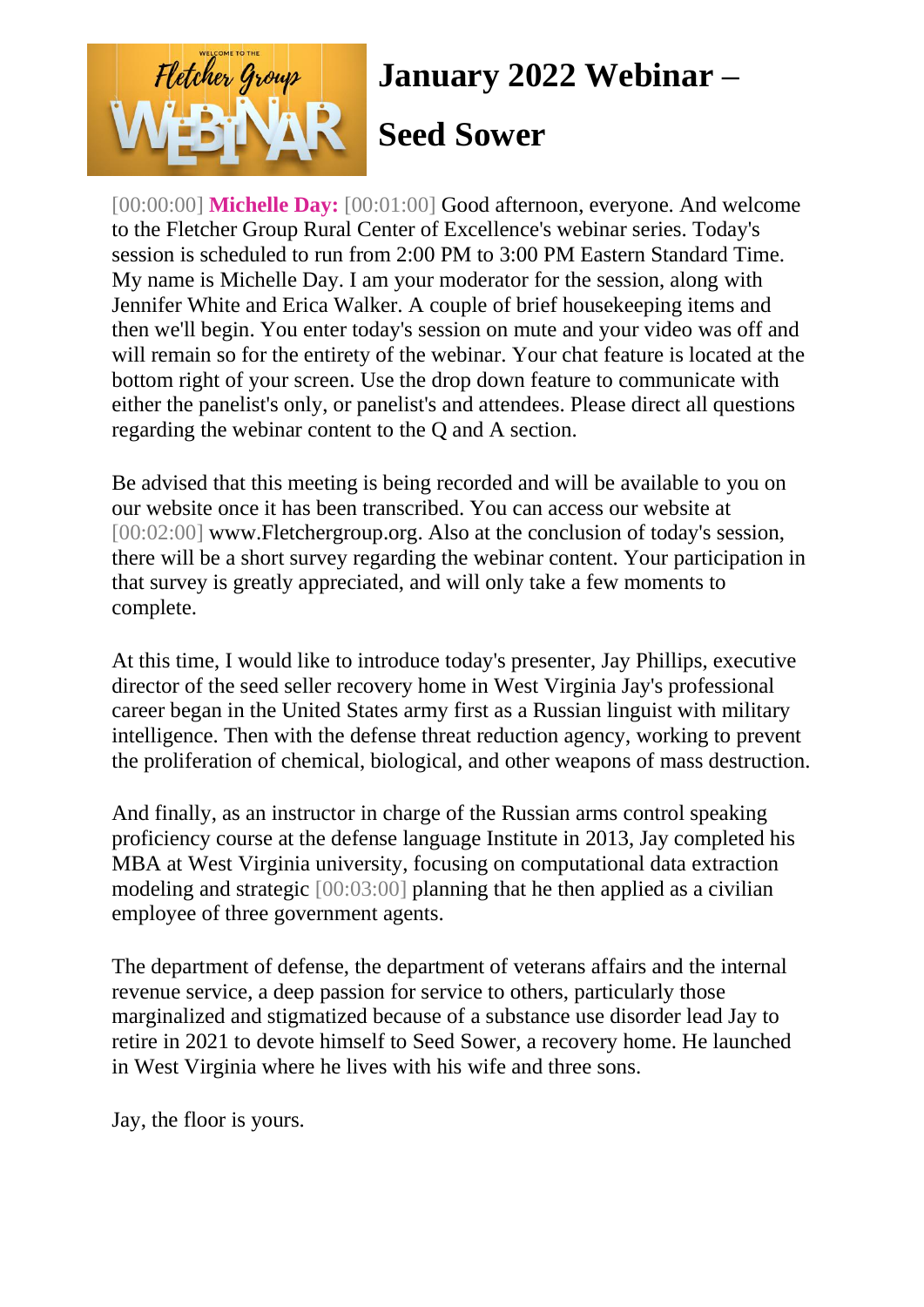

[00:03:35] **Jay Phillips:** Good afternoon, everyone. Thank you for that introduction and welcome to our webinar. This is Rural Recovery Housing: Overcoming Challenges for the Common Good hosted by the Fletcher Group and present, presented by Seed Sower, Incorporated. My name is Jay Phillips. I'm the Executive Director of Seed Sower, and we are a residential recovery organization in Southern West Virginia.

So first, I think it's important to just say [00:04:00] thank you, um, building recovery organization of any kind is daunting as a challenging endeavor. And it comes with a lot of bumps and bruises along the way. Um, and it takes a special dedication to see that mission come to life. So I'm grateful for the, the work that everyone is attending this presentation is doing because it shows a great care for the mission of recovery across the nation.

So a little bit about Seed Sower. Um, we were originally incorporated in 2013. Uh, we officially launched our operations in 2020 after receiving our 501c3 designation. Um, our mission is to provide safe, supportive housing, recovery, support services, and transportation for adults in active recovery from a substance use disorder. Uh, which drives our vision, which is to empower the creation of ecosystems of sustained holistic substance use disorder recovery across our state and across the region today, we just have three simple goals for this webinar.

The first is to identify and discuss some lessons learned in rural recovery [00:05:00] development, um, to have a chance for a conversation and share some ideas and insights and questions and, and hopefully make some connections because I think that last point is really crucial. Uh, it's hard for any person in recovery, uh, recovery operators as well are also most successful when we work together in a connected network of shared resources.

So a little bit about our agenda. This is a little roadmap for the next 30 minutes or so we'll talk a little bit about facility and program planning, including some of the challenges we faced specifically here at Seed Sower in West Virginia. Uh, we'll talk about the importance of planning and planning strategies, uh, the power of partnerships and the recovery ecosystem, uh, followed finally by a unit on focus and flexibility and the need to remain agile.

And what I'm sure you all know is an ever shifting recovery landscape. So we'll start off first talking about facilities and programming, some considerations and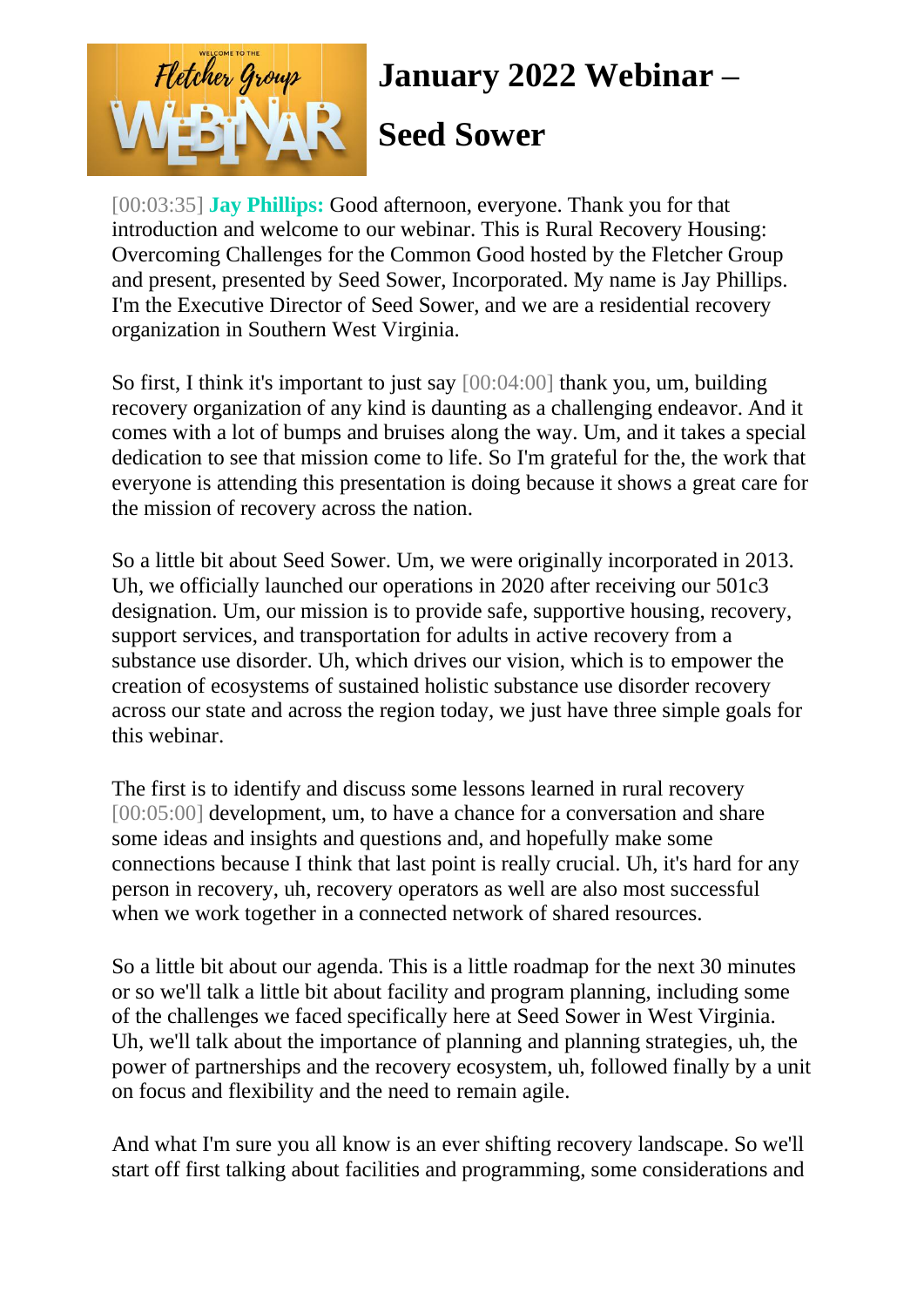

#### **Seed Sower**

opportunities. When you're designing a [00:06:00] residential recovery program, there are of course, some very basic, yet crucial questions that should be asked, uh, such as who are you going to serve and why did you choose them? Is someone already serving them in your area?

And if so, are they serving them effectively? Um, where are you going to establish your residence? How conveniently located is your residence going to be to other community resources? In Seed Sower's case, that's not at all. We're several miles from the nearest anything. Um, what level of service or what service intensity do you hope to provide and what will your capacity, how many beds will you have? For most residential recovery operations that means that at what NARR level do you plan to operate? Of course, that's the National Alliance of Recovery Residences. Um, and you'll notice that that left-hand column the considerations. Those are all directly mission-focused questions about capacity and your resources come a little bit later. But then we can, after that we can zone in on the opportunities that are available to you in the region that you select.

Uh, what is the composition of your surrounding communities? Are there [00:07:00] local, uh, state offices nearby, like your Department of Health and Human Resources or any workforce engagement agencies? Um, is there a robust and healthy faith-based community in your neighborhood? Or how about foundations and civic organizations?

Many foundations I've found throughout Seed Sower's journey, uh, are county or municipality specific. So it's good to identify them early and engage them often. And then don't discount the power influence of Rotary Clubs and other civic clubs. As an example, uh, I presented our program to a Rotary Club at a nearby town and eight months later, the president of that Rotary Club became the mayor of the town that it was located in. Uh, particularly in rural communities, as many as you probably already know, everyone knows everyone and relationships are key. Then there's higher and adult ed education, uh, institutions. This is a big need as I'm sure most of, you know, what are your local resources for education such as getting a GED, vocational schools or community colleges or training opportunities [00:08:00] or smaller scale initiatives like literacy programs or life skills training.

And finally a good, reliable behavioral health and medical health provider relationship is a crucial need, as I'm sure you're aware, uh, SUD problems often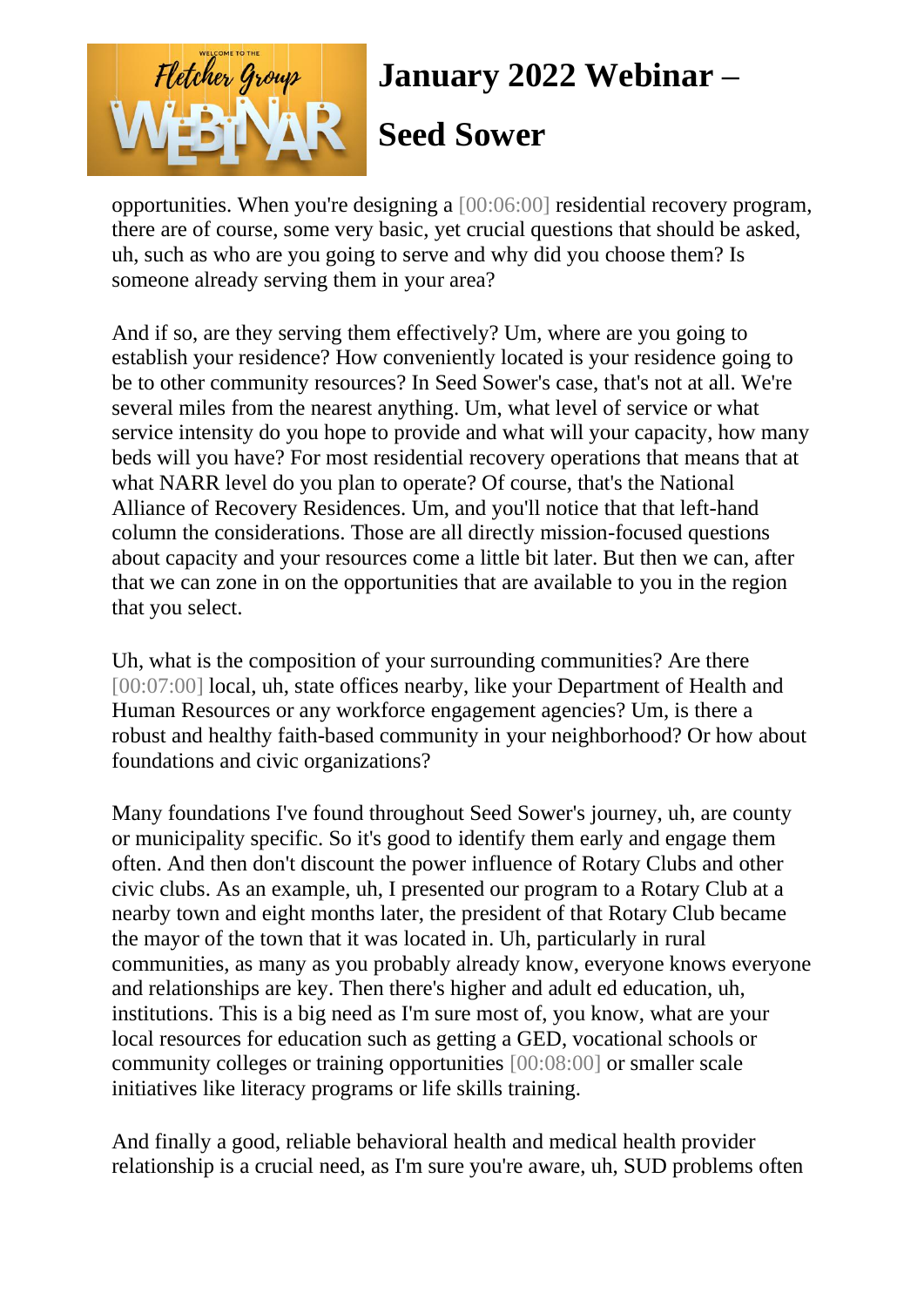

come with co-occurring mental health conditions and sometimes histories of trauma. Trauma informed care is important and having a good relationship of your available licensed behavioral health centers and medical centers in the region are incredibly important.

Uh, we Seed Sower has an MOU with a local, uh, licensed behavioral health center in our region for the provision of all of our MAT and behavioral health care needs. So you've chosen your region, your location. You've identified some resources, now we can drill down into some more specific information such as your facility planning.

Um, the picture on your screen is Seed Sower Village. This is our first recovery residence in West Virginia. It has, uh, 11 beds on 6.3 acres, uh, in the beautiful [00:09:00] Greenbrier, uh, Greenbrier River Valley in West Virginia. It's on a hillside over looking a beautiful valley. It's very pretty and serene and secluded place that's safe for recovery operations. So if we're reflecting back on the previous slide that I talked to about those considerations and those opportunities, uh, these are the major ones that we identified for Seed Sower. In our specific programming need we focused in on adult women specifically, and that's because of the next bullet point, the recovery resources in place. There was not one single bed for women in our, uh, county or in many of the surrounding counties.

And those in the surrounding counties were few and hard to find, or they were full. For our property, location and geography we have a very easy access to the interstate, but we are also located on secondary roads and this particular area, geographically, the Greenbrier Valley, um, is, is brutalized in the winter by snow and ice.

[00:10:00] Uh, as the case in point for immediately following this webinar, I'll be hitting the road back home because we're expected to have six to eight inches of snow here in about two hours. When you're talking about proximity to service and communities, uh, our community is located in Dawson, West Virginia, which is centrally located in between three midsize communities so that we have great access to all three of them.

Um, but we are very rural. So we're not, we don't fall under any zoning regulations. For community resources, the things we identified as resources we can take advantage of in our region. Uh, we have Seneca Health and the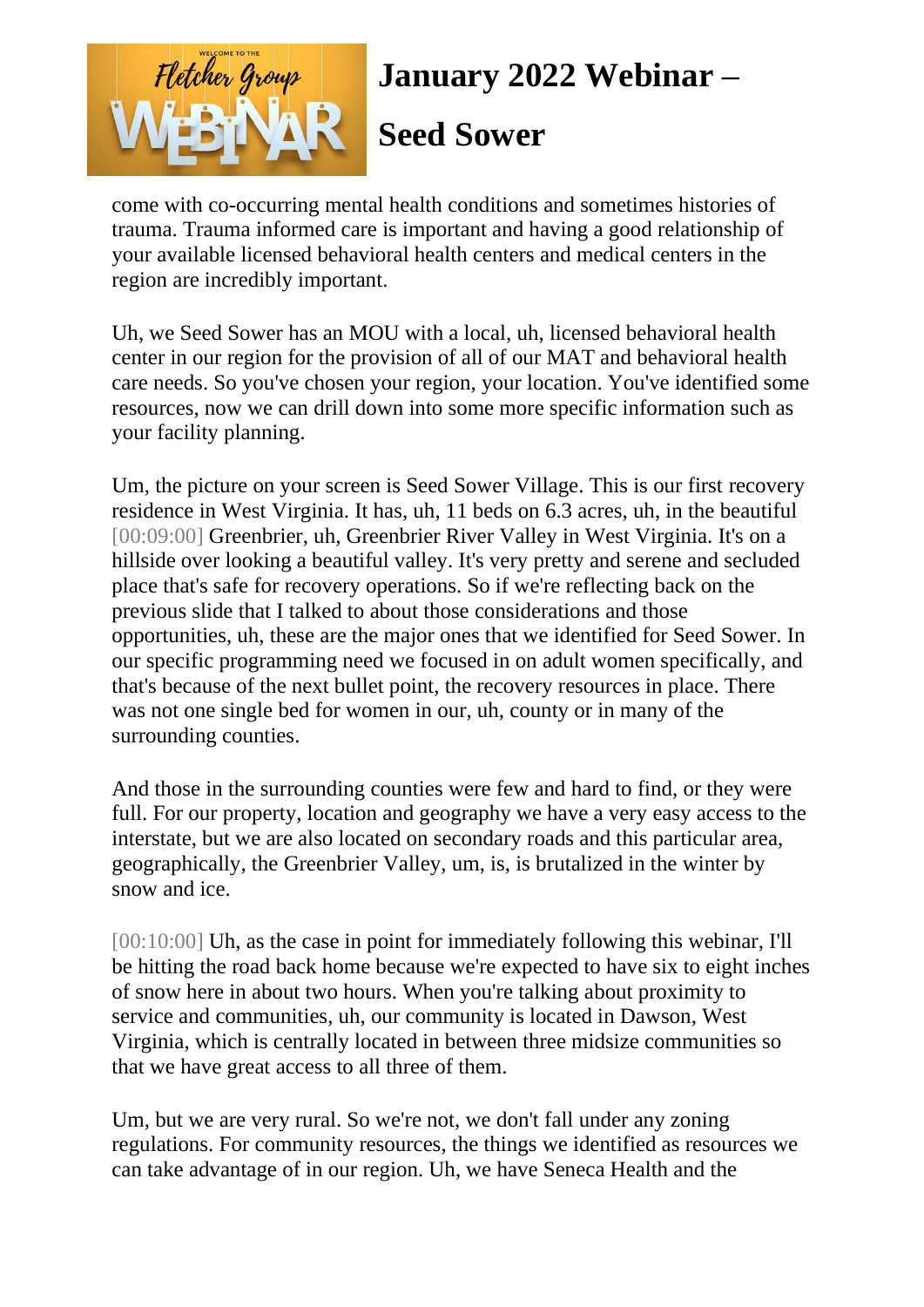

Crosswind Center they provide our behavioral health care needs. Rainelle Medical Center provide our medical care.

Uh, and there are some intensive outpatient programs in the region as well. And some other recovery residences that we've made contact with and we try to collaborate with. Uh, we're very closely tied with some state agencies in our region that would include the county drug court. Um, we have a very good working relationship with the drug [00:11:00] court, um, with DHHR, uh, some other

facilities as well. And then we do make an attempt to get out into the faith-based community and make connections as well. They're often very, uh, uh, very eager to serve and very eager to help out. They can be a great resource to connect with and I, I mentioned earlier the Rotary and similar, uh, similar clubs. Um, and in our region, we have a lot of surprisingly, a lot of educational opportunities for the rural community that we're in, such as the West Virginia School of Osteopathic Medicine, WVU Extension Service, the West Virginia Adult Education Organization, and multiple smaller colleges and vocational schools.

So more specifically after planning and purchasing, we began the often tedious process of renovation and retrofitting our property. Uh, this area is maybe the most frustrating because it can be very complex time consuming and sometimes inseparably boring, but it's a necessary evil to establishing a successful [00:12:00] facility and especially avoiding costly errors and development.

Uh, Well, first, it's important to know how your location is zoned. So in your planning and zoning, that's normally your county, um, uh, code enforcement and department of planning and permits. Uh, I would actually contact them prior to actually purchasing your property so that you can make sure that you're not, that property is not located in a zoned area that would be prohibited to building a recovery residence.

Uh, secondly, each state or region may be different on how recovery residence is classified. Uh, in West Virginia, we're not classified as a group home as it would otherwise have been classified in many of the, uh, and many other surrounding states and in West Virginia prior to a change in the law, um, we are classified as a single family residence.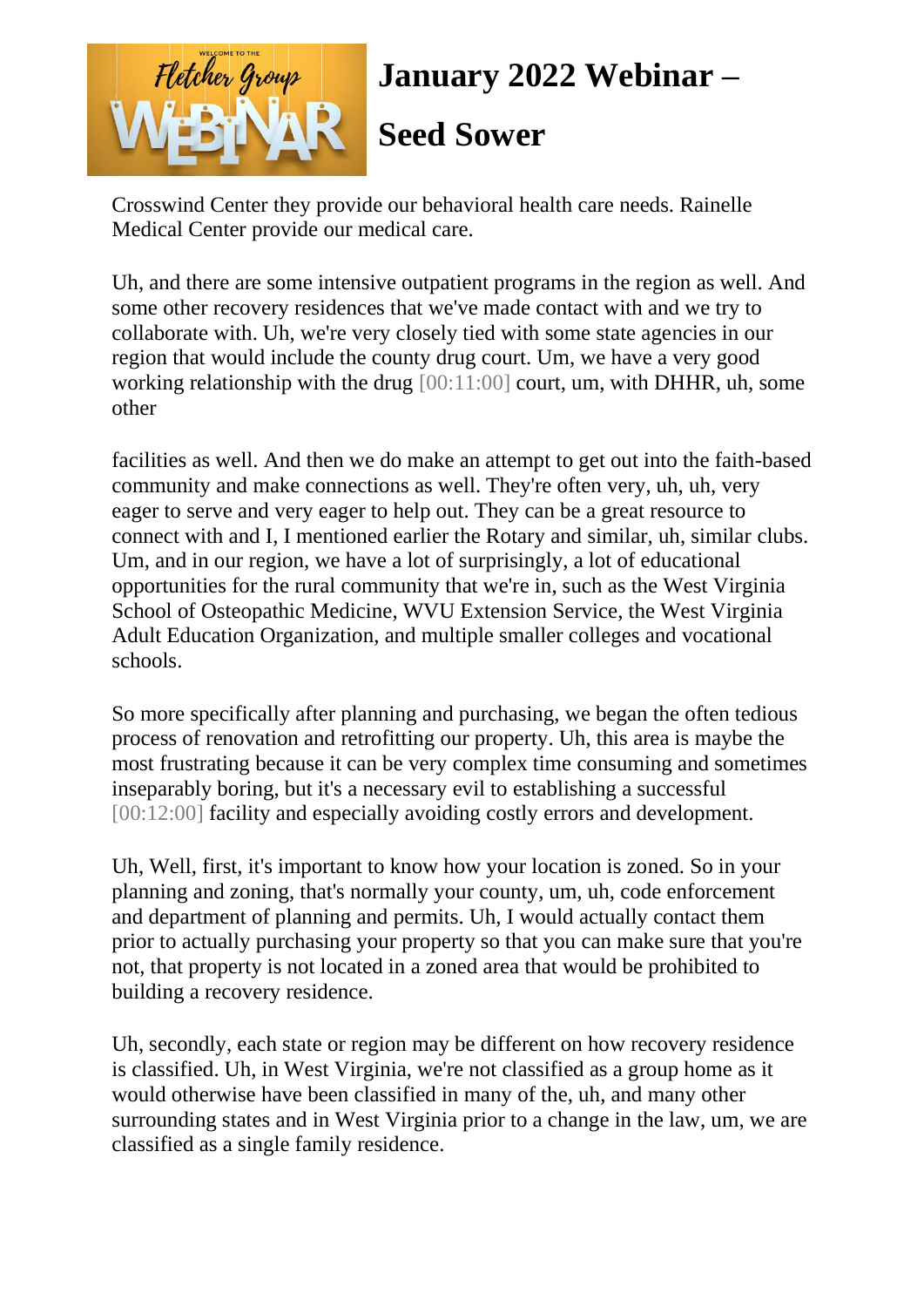

That is a very important point that we're going to talk about a little bit more when we get into building fire codes and the health department. Um, so like I said earlier, though, we're not zoned. We are miles away from the [00:13:00] nearest town. So we don't fall under commercial or residential zoning laws. So construction and renovation.

No. One of the first things that I found when we were building our recovery residence is to be very familiar with the federal and state requirements for competitive bidding processes for selecting contractors. Um, if you are federally grant funded, there are prescribed in the, in the code of federal regulations

there are prescribed limits at which your bidding structure has to adapt, whether it's a sealed bid or an unsealed competitive bid. So it's good to make sure that you get those relevant federal codes so that you can know what kind of bidding process you'll have to need based on the size and scope of your project.

Um, then once you've got that lined out, there's something else that I learned is to be very, very selective in your contractors. Take the time to talk to their references and schedule some time if you can, [00:14:00] maybe to go view some of their past work, if that's available. And of course, make sure that they have the necessary licenses and insurance coverages.

And that next column is building and fire codes. And I'll tell you, nothing says, I don't want to do this anymore like having to research, building fire and sanitation codes, but it is a very important step in your development. You'll definitely want to con contact all of these at the very early stages to make sure that you're aligned with each of those codes.

Every step of the way. For rural recovery. For example, water and septic systems are typically governed by the health department and they will want detailed plans and to come out and physically inspect the stages, if you have to put in either a new well or septic system or to expand on existing assessment system. Um, for building and fire codes, uh, you, you know, you want to get your permit on the wall before you start a new major projects.

Uh, and then you're gonna want to make sure that your contractors familiar with the code enforcement, um, process, so that those inspections that come [00:15:00] along the way of your construction or your renovation projects are in line with building code, because there are plenty of stories out there of recovery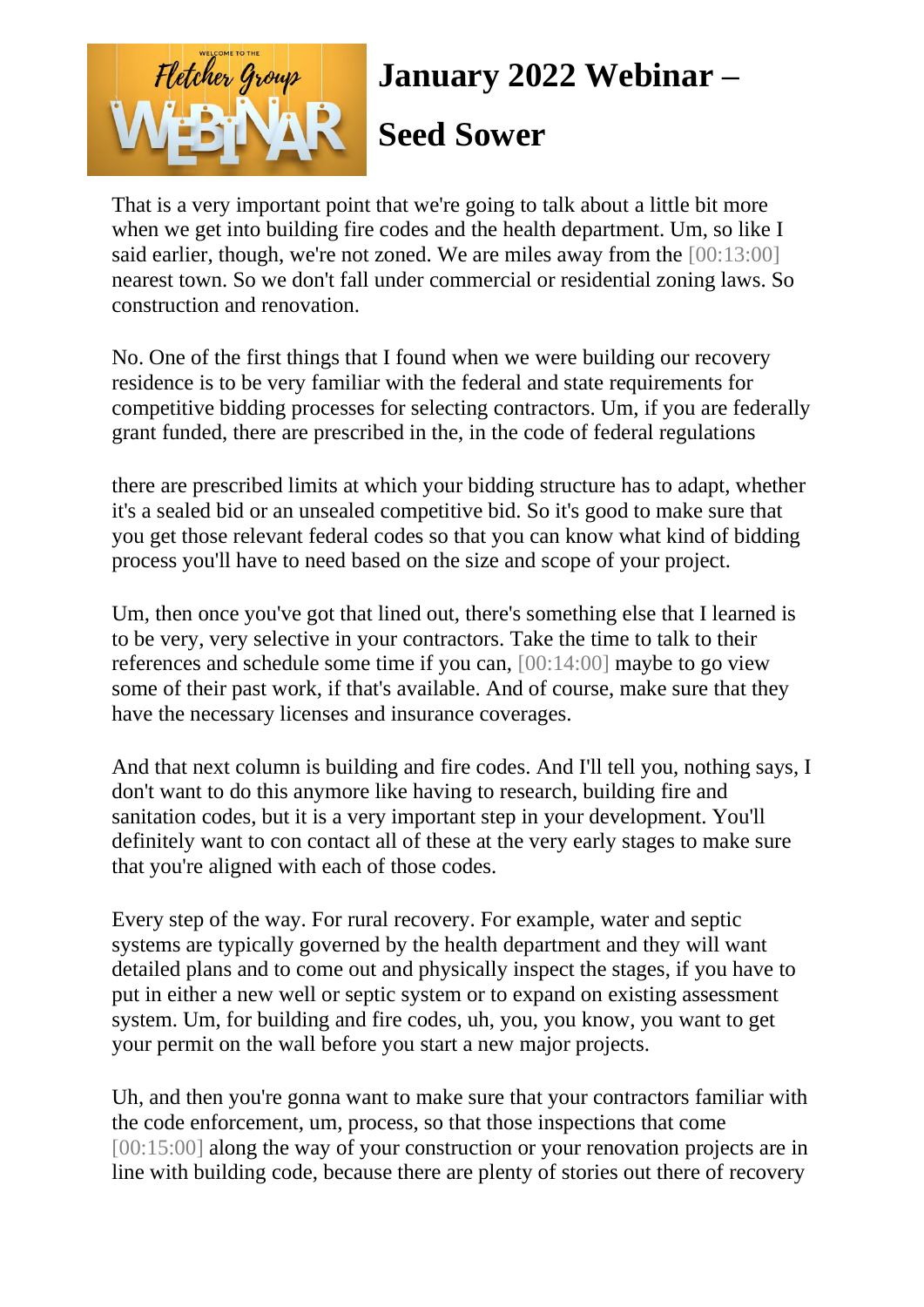

**Seed Sower**

residences getting 60, 70% into their construction project and then having to undo \$30,000 worth of work because the underlying work such as the foundation, wasn't up to code and had to be redone. Then, um, something I wanted to talk about.

After that point, where I said, you know, you make contact with these resources very early and often to avoid costly do overs. Uh, one of the things that we ran into at Seed Sower is in rural if you're an, a, an urban or a suburban area, uh, many codes will require that you have a sprinkler system in your house, depending on the number of residents, the number of beds that you have.

Well, if you're on a rural, um, property that doesn't have access to the city and county grids, uh, you're on a well and a septic system. And I don't know if you've ever priced out having to put a sprinkler system in on a property serviced by [00:16:00] a well, but it is enormously expensive. Cost prohibitively so. And in the hundreds of thousands of dollars. Uh, but through discussions with code enforcement and with the State Fire Marshal, we were able to determine that there was a legislation passed in West Virginia in 2020, that stipulates that if

residence could be a building that is considered a single or double family residence that it does not fall under commercial state fire code regulations, which means it does not require a sprinkler system, no matter how many people are in it. As long as it can be considered a single family dwelling. House bill 4620, as it says on the screen there stipulates that you would fall under the code regulations for the State Fire Marshal and the building codes for residential, not for commercial, uh, construction.

That was a huge, I mean, that was just a monumentous discovery for us because it means that we were no longer required to have a sprinkler [00:17:00] system and we can proceed with the bidding and the construction process. Um, although we still, and I would recommend this, we still had the State Fire Marshal come out and do an inspection and advise us on things that were not cost prohibitive that could make sure that our residents were safe and secure.

Then with the health department, uh, we, we got our well and our septic systems up and we found out later in the process that after we were complete, no matter whether we were commercial or residential, we still have to apply for a, uh, general sanitation permit, um, which we did that late in the game.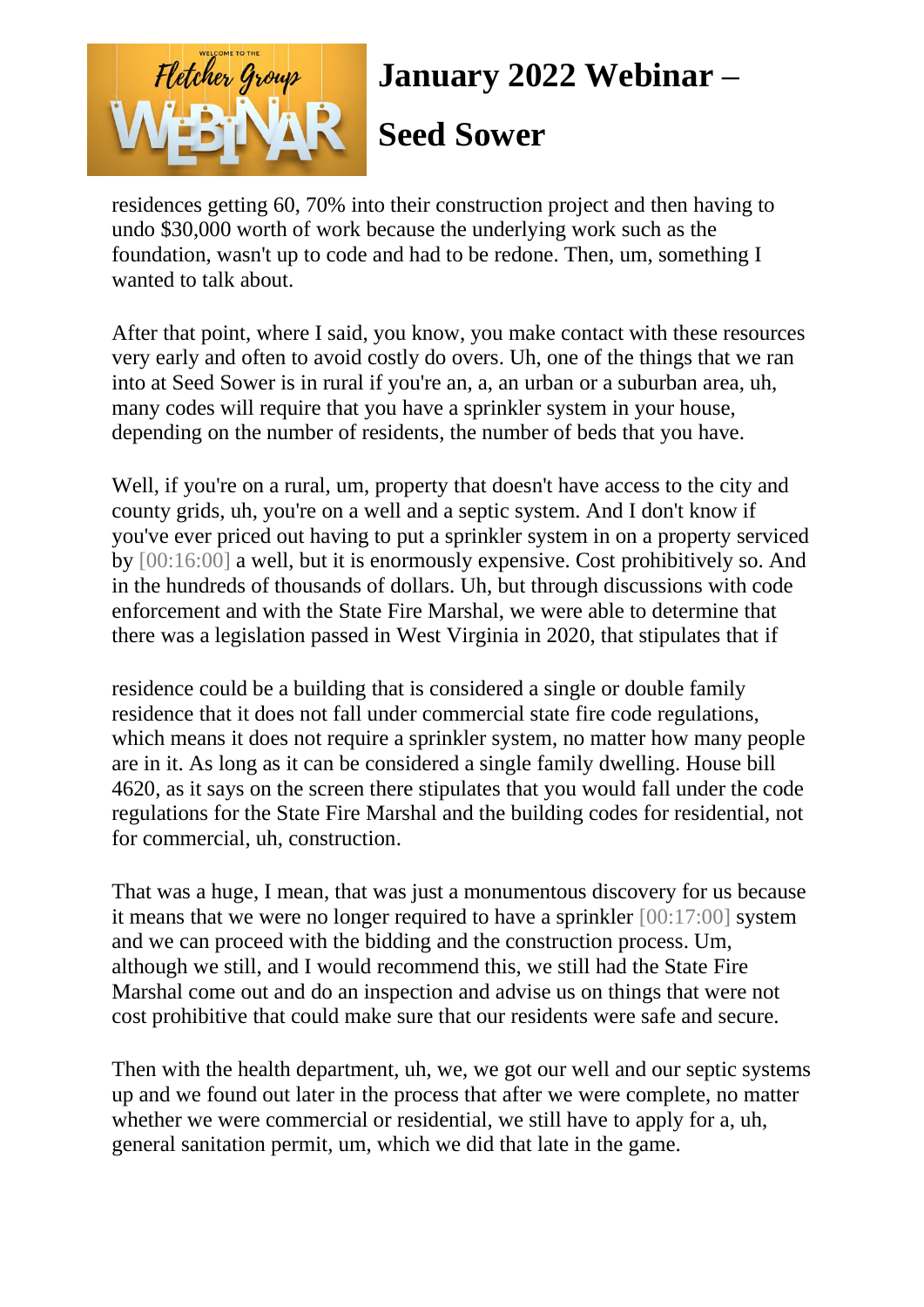

Luckily it didn't cost us anything. It's just something to be aware of. And you're only required to have a food service permit if you are preparing meals with staff, if you have like a cafeteria staff preparing meals. So the short and long of that is you're going to run into a lot of bumps along the way of your project development.

I would definitely recommend that you get in contact with all of those offices at the very earliest planning stage to get them involved [00:18:00] because you want them involved early rather than at the last minute. So we've talked about our facility and location and the exciting worlds of codes and bureaucracy.

Now let's have a 30,000 foot discussion on sustainability. And this section, we're going to focus on what I consider to be the three fundamentals of your development. And that's the mission, the method and the money. So first let's talk about the mission statement.

The mission statement is the north star that guides your ship. When you're starting to craft it, ask who you're writing it for. I feel like many cases companies will say, I've got a great idea. I've got a lot of great people. And, um, and, but I guess I need to put together a mission and vision statement. So let's crank that out real quick, because it's required in the grant application that I'm working on. But here's the deal.

Nobody says I'm on an idea. They say I'm on a mission. Missions are specific. They're laser focused, they're powerful. And they drive the vision for your [00:19:00] company. My favorite vision statement ever is one for the Michael J. Fox Foundation. Basically their mission statement is to cure Parkinson's Disease and go out of business.

It doesn't get clearer or more succinct than that. Your mission should be that clear, and it should be the compass that guides your actions to enact your vision in the region you're working in. To do that, one of the exercises we did in the very beginning was to compress our mission into an eight word mission statement.

And that's exactly what it sounds like. It's cranking it down into eight words. It forces you to be very careful in your word selection and to clearly, and succinctly, and specifically define just what it is you're going to do and how you're going to do it. Every word should be carefully chosen and crafted to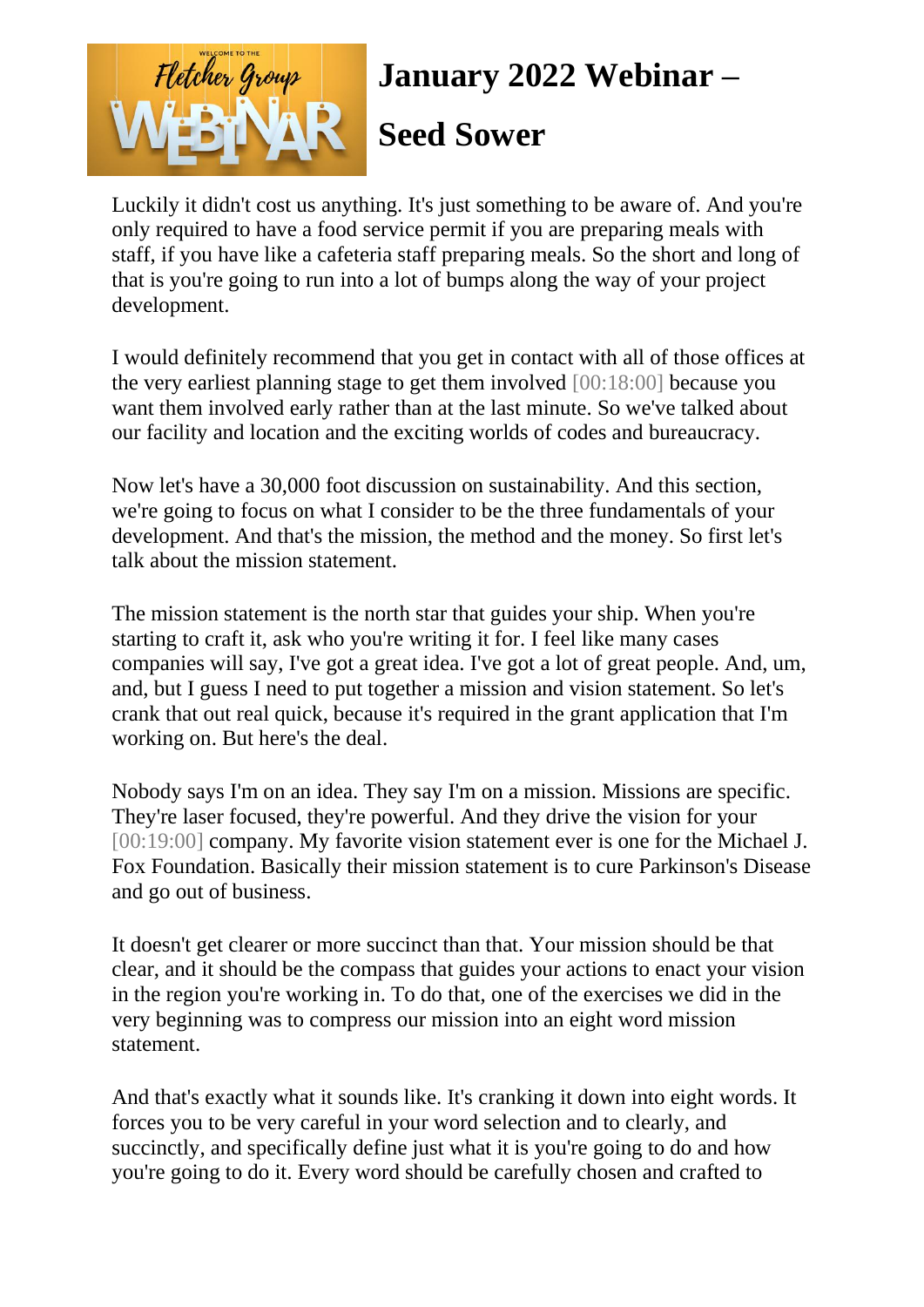

encompass your full mission while allowing for flexibility and agility and preventing mission creep, which we'll also talk about a little bit.

So once that's completed, we began to use our mission statement as the filter, through which all of our decisions had the flow. If it didn't fit through the filter, we, it didn't make it [00:20:00] into our operations. And so you heard our mission and vision at the beginning of this presentation, we compressed that into the eight words, "Sustaining holistic recovery through housing, transportation, and education.

If anything that we're doing can't flow through that filter, then we have to stop and consider saying no. Once you've decided on your filter and you've passed your initial ideas through it, it's time to plan how you're going to execute, execute that vision. For me, there's no reason to reinvent the wheel. I still use the tried and true smart plan. Uh, it's well known and it's, and that's because it works. Uh, smart plans are specific, measurable, achievable, achievable, excuse me, relevant,

and time-bound. Specific. It's just something that, that operationalizes the goals that you have that are directly supported by your mission statement and directly lead to the implementation of your vision. Um, measurable. You don't know how well you're doing something. If you can't evaluate the benchmarks along the way.

So it has to be measurable activity at all levels [00:21:00] that you can gauge your effectiveness along the way and making sure you're hitting your goals. It has to be achievable. Uh, you have to create goals that are based on robust and intelligent information. And it has to be something that that's actually realistic, something that you know, that you can accomplish within the time constraints that you've given, that, that project. It needs to be relevant.

So they should be aligned with the company objectives, um, but reflective of the community reality. And you can't say, you know, I'm going to build a great big swimming pool in the desert because that's just not reflective of your community reality. And finally, time-bound, uh, don't be afraid of deadlines and working with urgency, but understand the difference between working with urgency and working with haste.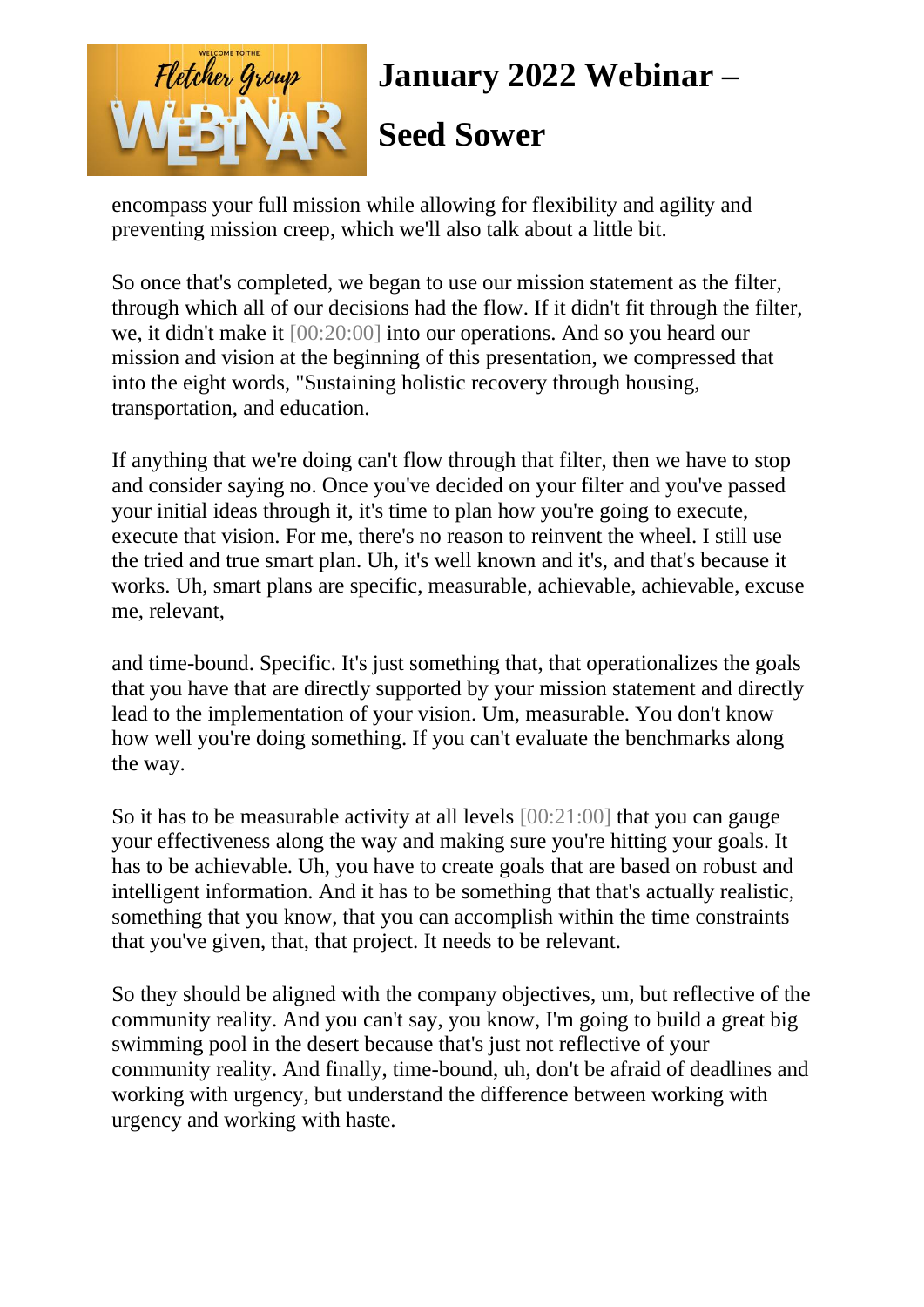

You always want to have that sense of urgency in your mission accomplishment, but not at the risk of your mission effectiveness.

So you've got a mission. You've got a plan. Now you got to pay for it. That's where diversified funding streams comes in. And this is where I get to [00:22:00] just for a moment brag on the Fletcher Group for a minute. They have been such expert guidance for, for our organization. And I know several others on just how to develop diversified funding streams, and how crucial that is to allowing you the flexibility to really make an impact in your mission.

Um, you may notice that I put mission and planning ahead of the money. For Seed Sower I do that intentionally because it's so, so, so tempting sometimes to chase the money and let the money define your mission. And that's a dangerous road to travel on. I start with the plan. Then we put those plans into action by seeking out the funding to support them not the other way around.

Most nonprofits break their funding into three categories, grants, program, revenue, and donations. While those are certainly true, in my opinion they each break down into much smaller components that offer many different opportunities that some of the broader categories missed. Um, I hear a lot of times I never, never heard of that program, or I've never heard of that organization.

So I like to break [00:23:00] my funding options down into five major categories instead of three. Uh, the program category grants doesn't even make the list because while grants are a major line of funding, for many of us, they are a tool utilized by organizations. And the organizations and the relationships you develop with them are how I break down the funding.

So, for Seed Sower, in addition to our program revenue, we fund our operations through five major groups. Federal state, local and municipal corporate, and community or individual support. I'm going to take a little deeper dive into each of those real quick.

So, in the federal funding streams, there are particularly in our neck of the woods, and I'm sure this is different for some of the people who may not be in the Appalachian region, but the ARC, the Appalachian Regional Commission is a huge, um, federal funder for us. Um, if you could advance the [00:24:00] slide, please.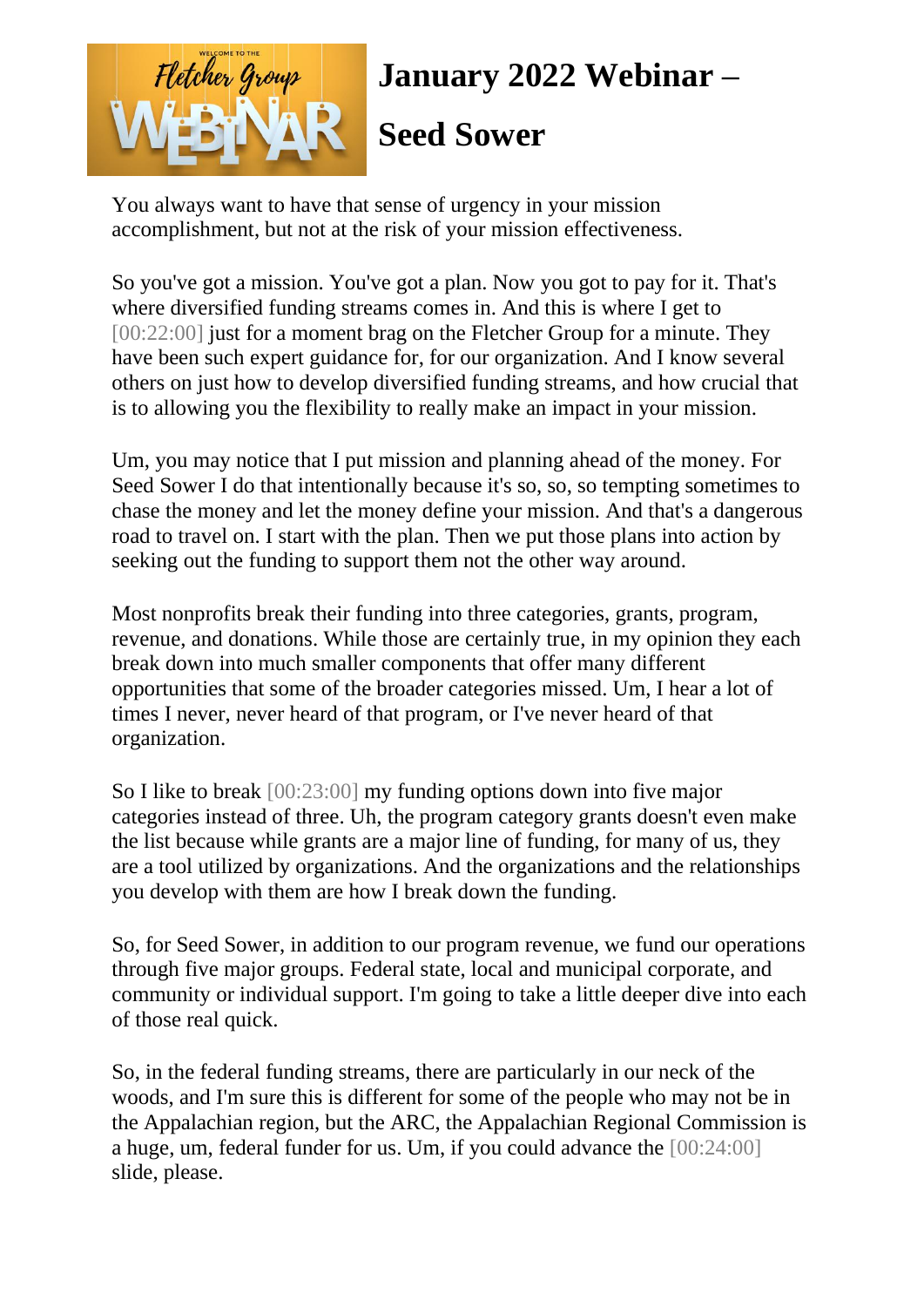

#### **Seed Sower**

So the ARC is a big funding source for a lot of recovery programs in the Appalachian region. They're focused on coal impacted communities. Their INSPIRE program is specifically designed to support recovery ecosystems in the POWER program is, is work opportunity and engagement initiatives. Um, the USDA is a great resource that many people overlook.

They have a community facilities grant that will fund a significant amount of your equipment needs, uh, including vehicles. So, uh, typically the, uh, USDA community facilities grant works based on, um, how your particular region is classified. But in our case, they'll fund, uh, up to 30% of our equipment costs not to exceed \$50,000.

Of course there's HUD, the federal program, where you can get permanent supportive housing vouchers for anything over one year of housing. Um, and then there for your larger projects, you have, uh, federal agencies like the Federal Home Loan Bank. Um, [00:25:00] ours is the Federal Home Loan Bank of Pittsburgh in our region. Where you can take on your, your larger construction projects through LIHTC funding, which is Low-Income Housing Tax credits.

At the state level, uh, your DHHR, Department of Health and Human Resources, if they have something similar to the Bureau for Behavioral Health, that is an invaluable resource for state money that comes down from the federal government and is allocated out into the communities. Um, we, our Ryan Brown grant recipients that allowed us to purchase the property on which our residents is located, but they also have residential boarding grants, uh, brief intervention, uh, MAT and QRT grants.

And then that last one in the state column, the Housing Development Fund has the Affordable Housing Fund, which was a great resource for us as well. But then there's the Mountaineer Rental Assistance Program, which is something kinda new. Um, it's something where this was for rental assistance, for people who couldn't make their rent or their mortgage payment during hard times.

But they've extended that in most [00:26:00] places now to recovery residences to cover programming fees. So if you have someone who, um, maybe was experiencing homelessness before they came to your program and they come into your program, you can apply to come to organizations like the Mountaineer Rental Assistance Program, uh, to get those programs fees covered. Locally,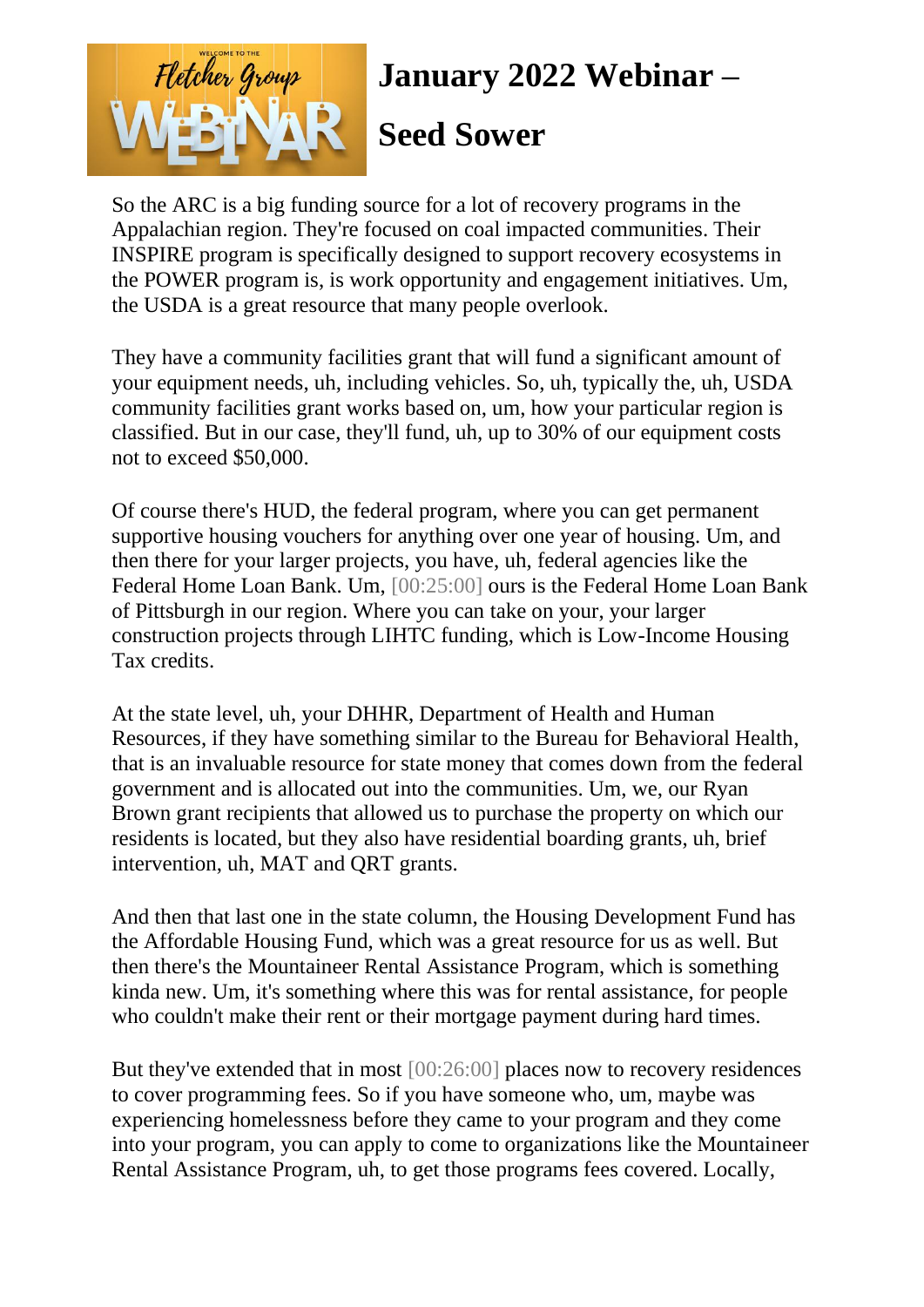

we talked a little bit about this civic organizations, uh, direct public support from, uh, small groups and individuals, faith-based organizations, community groups, individual donations. And then corporate. And this one was another one that, uh, can often get overlooked, like the Benedum Foundation or a smaller regional foundation here in West Virginia, the Beckley Area Foundation, um, national you've got things like Bill and Melinda Gates.

And if you've never heard of TechSoup, that's another one I'm really fond of. They don't provide money, but they provide access to discounts and a lot of different equipment that nonprofits need like computers and software programs. And, you know, QuickBooks, if you're into QuickBooks or things like that. Corporately, [00:27:00] um, a lot of banks and other corporations are starting to realize the value of partnering with their local and regional partners to fund community investment initiatives.

The Truist Foundation has done a lot of good programs. Um, the United Way, even our American Electric Power, uh, here has programs that most people have not even heard. And then there are private foundations, like in our region, the James F. B. Peyton Fund, which we only found through, uh, researching local foundations in our area.

We found one called the Greater Kanawha Valley Foundation. And that foundation, all it does is work is not all it does, but predominantly what it does is works as a clearing house for other funding organizations and they'll post grant sources up there, the Greater Kanawha Valley Foundation. That's how we found that James FB Peyton fund, which gave us enough money to purchase all of our furniture.

Then additional funding sources or your program fees and your meal plans, obviously a third party billing [00:28:00] through private insurance and Medicaid. Um, I think most states, but I know West Virginia does, uh, you can bill in 15 minute increments for your peer recovery support services, uh, and some 12 step group organization

plans. Um, and then you can also, as a recovery residence now be approved as a meal provider, um, to accept bulk payments from your residents for their, uh, meal fees seats. There were just got approved for that a few weeks ago. Actually, we're waiting on our equipment to come in so that we can start, uh, accepting EBT/SNAP.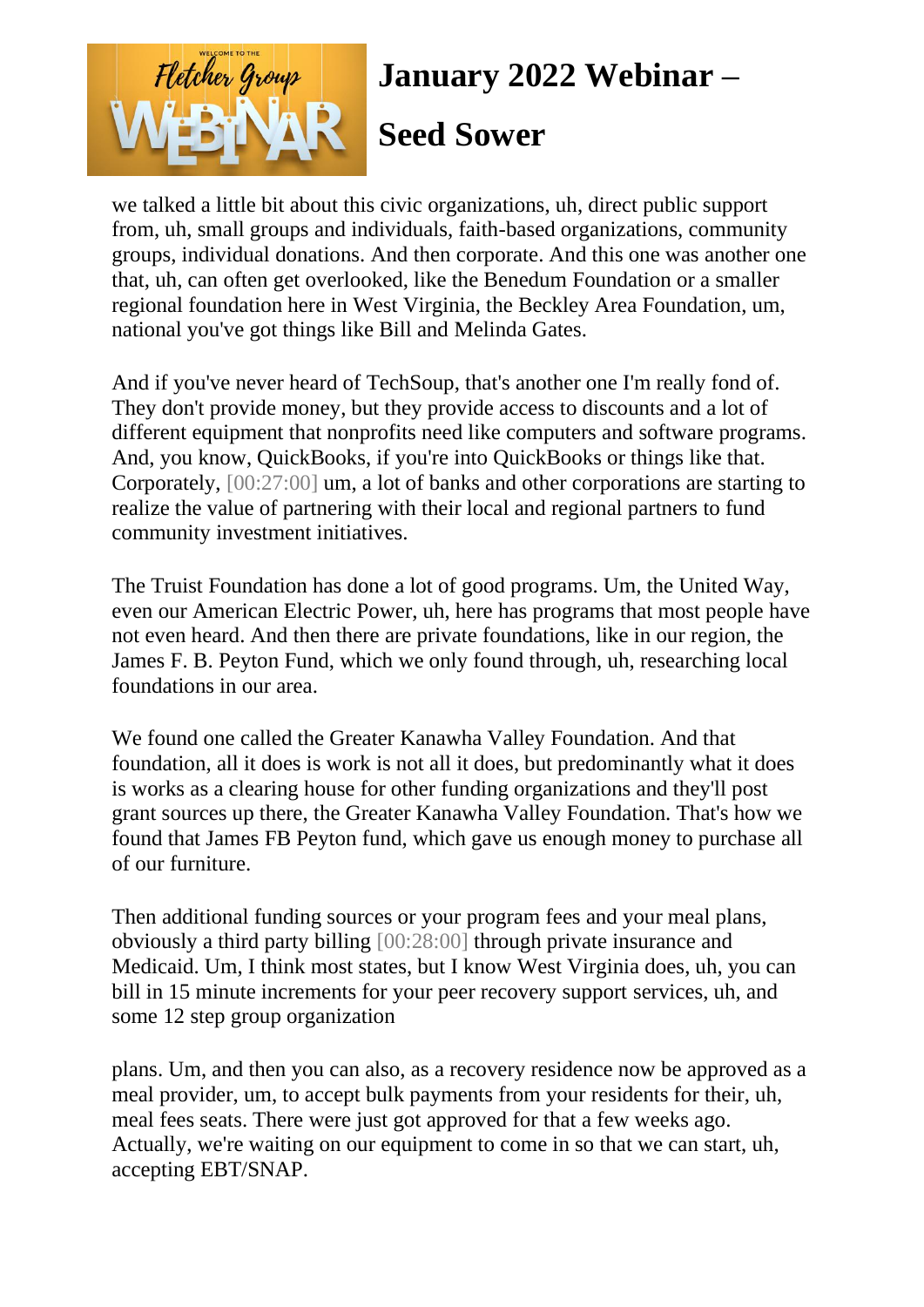

Um, there are contract services available in many states through Department of Corrections where they'll do a diversionary program to pay your bed fees, uh, where they it's like a sentence diversion program where they'll sentence someone more or less to your recovery residents. Instead of putting them in a cell and for the Department of Corrections, it's actually more effective outcomes and more cost-effective to partner with reputable recovery houses that can handle that sort of thing.

And there are a few of those in [00:29:00] West Virginia. We do not currently have one, but it certainly works, something certainly worth looking into. Uh, then finally this one's not money specifically or not all of it, but there's technical assistance. And there are lots and lots of organizations out there that they give technical assistance.

Of course, our flagship is the Fletcher Group who was gracious enough to host this webinar. Today. I've had numerous meetings with the Fletcher Group at least weekly for the last year and a half. Um, and they have been an invaluable guide, uh, as we've grown and developed this project. And now working at, even into our second project and a new community this year. Um, the Affordable Housing Fund, we talked about that earlier.

Uh, they have money for pre-development costs and organizational technical assistance costs. So there are plans and grants out there specifically to fund, you know, finding an architect that can draw up your plans or things like that, or, or developing your, um, plans over the next six months. Seek those [00:30:00] out early and often, and try to find those funding resources.

And then finally we talk about individual and business donations. Um, when I first started Seed Sower, um, I considered donations to be an immediate, crucial foundational component of our finance structure and I was wrong just. Because you have a great idea or even a great plan that doesn't mean automatically that people are going to blindly throw their hard-earned financial or volunteer support behind you.

They have to know what your money's doing and how effectively it's doing it. And those are both hard to prove in your startup stage. What I learned is that the best strategy is not focusing on getting those early donations, but on building those early relationships. Uh, fundraisers are great and important.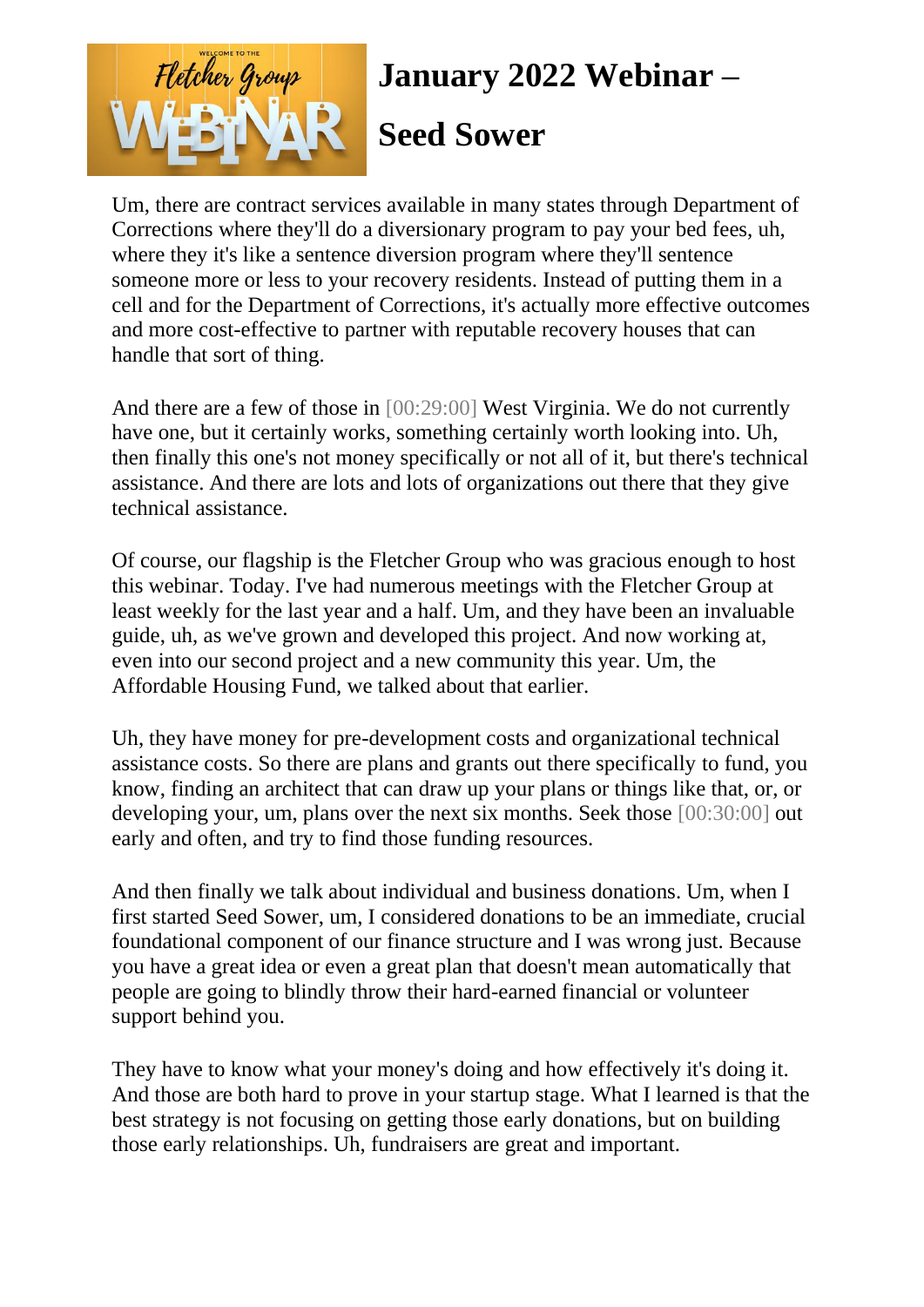

Donations are needed for sure, but it's hard to survive on one off \$50 donations, donations on Facebook or on a bake sale. So, what you need is consistent, meaningful relationships at the individual and corporate levels, and that takes time [00:31:00] and energy, but it is so worth it in the long run. To build those relationships.

Uh, we developed an outreach and engagement plan early with our marketing partner, which was something else that people thought in the beginning that we might've been a little bit, uh, silly to engage in. It's one of the first people that we engaged with someone that could help us develop our match messaging and craft our outreach strategy.

Um, and at the center of that as a monthly zoom call, that's available to the public, um, for Seed Sower, we call that a zoom call. It's the Community Recovery Starts with Seed Sower. It's an informational, uh, 30 minute overview of what we're doing, how we're doing it. And it gives our constituents, uh, information on

um, exactly the nature of operations and where we're offering them. And it also invites them to share their opinions, their insights, and their stories, and follow up calls. And that's step one of a multi-step engagement plan that leads to meaningful relationships with your communities and their constituents.[00:32:00]

Um, in fact, if you'll forgive the shameless plug warning, you're all invited to the next one. Uh, our next Community Recovery Starts with Seed Sower presentation is January 20th, at 6:00 PM via zoom. Um, you can register for it for free on our website. It'll give you a calendar invite, um, so that you, uh, in your very, very busy agendas, don't miss it.

Okay. Now for the really exciting stuff, uh, financial policy and fiscal controls. Okay. I know that's really boring, but it's a very important component of your, your sustainability because, um, when you're building out your systems and you're building out your finances, things can tend to grow. And I know this happened in our case, they can tend to grow very quickly.

And if you don't have sufficient controls in place to manage and measure that growth, things can get away from you in a hurry. So I think it's important to implement adequate fiscal controls early. Uh, one of the first things that I put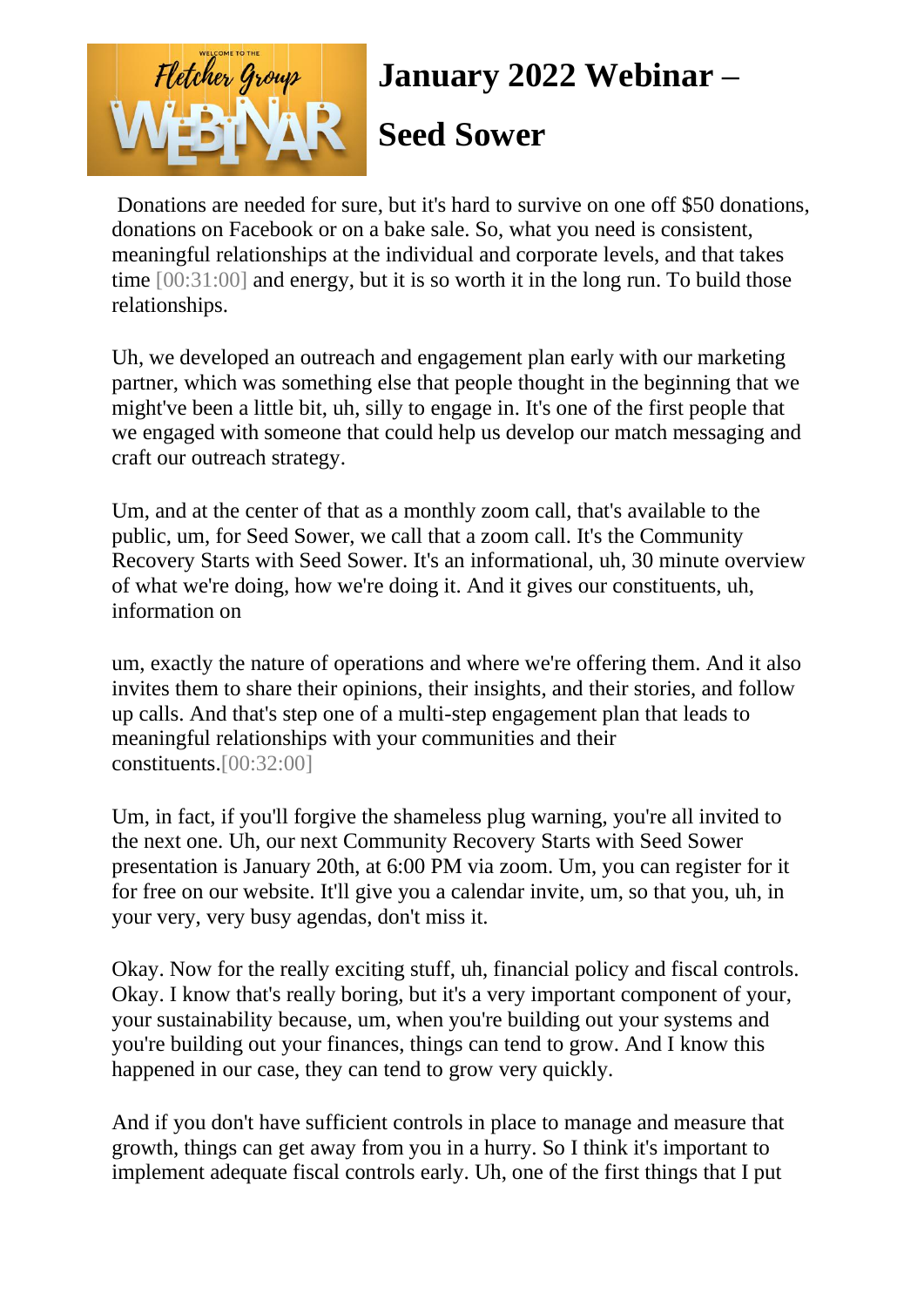

into place was a dual check signing policy. So, uh, [00:33:00] one of the members of my, I can't just randomly sign checks as much as I want.

And I have my board, one of my board members has to, co-sign a check that's over a certain amount of money. Um, I keep, uh, religious religiously keeps supporting documentation of every dollar that gets spent. And I have spending limits in place where it requires deeper conversations before we allocate those funds.

I think it's also important to invest early in financial support, get a bookkeeper or a secure, a solid book keeping product. Um, find an accountant that you can trust and somebody to help you prepare your 990 Forms. If you're operating as a nonprofit organization, and then you want to take the time to learn your financial statements and what they mean.

And there's a lot of great resources out there to understand exactly what an income statement balance sheet and cashflow is. Um, for nonprofits, those are statements of activity and statements of financial position. It's very important, not just to be able to provide those reports, but to understand what those [00:34:00] reports mean and what they indicate for the future of your fiscal sustainability and your financial health.

Um, and when you'd have those reports. And when you understand those reports, they allow, you're allowed them to present them plainly. That helps you build trust with your constituents and ensures transparency and compliance with some federal regulations over finances for nonprofits. Um, one of the things that, uh, I tried to do very early and often is not use a lot of jargon.

Um, speak plainly, use plain language in a way that's easily digestible and to understand by the public. Um, and then finally for your major constituents, like your board, uh, major supporters and stuff like that, develop dashboards and key performance indicators that they can use to kind of get a snapshot of where you are at any point in time.

Um, that next slide is a, is kind of an example of one of the dashboards that Seed Sower uses. And this is just some of our, uh, donor records and things like that. I have, of course, I have a pixelated down at the bottom for privacy, [00:35:00] but this kind of gives you snapshots over time of how things are performing and what you might need to focus on.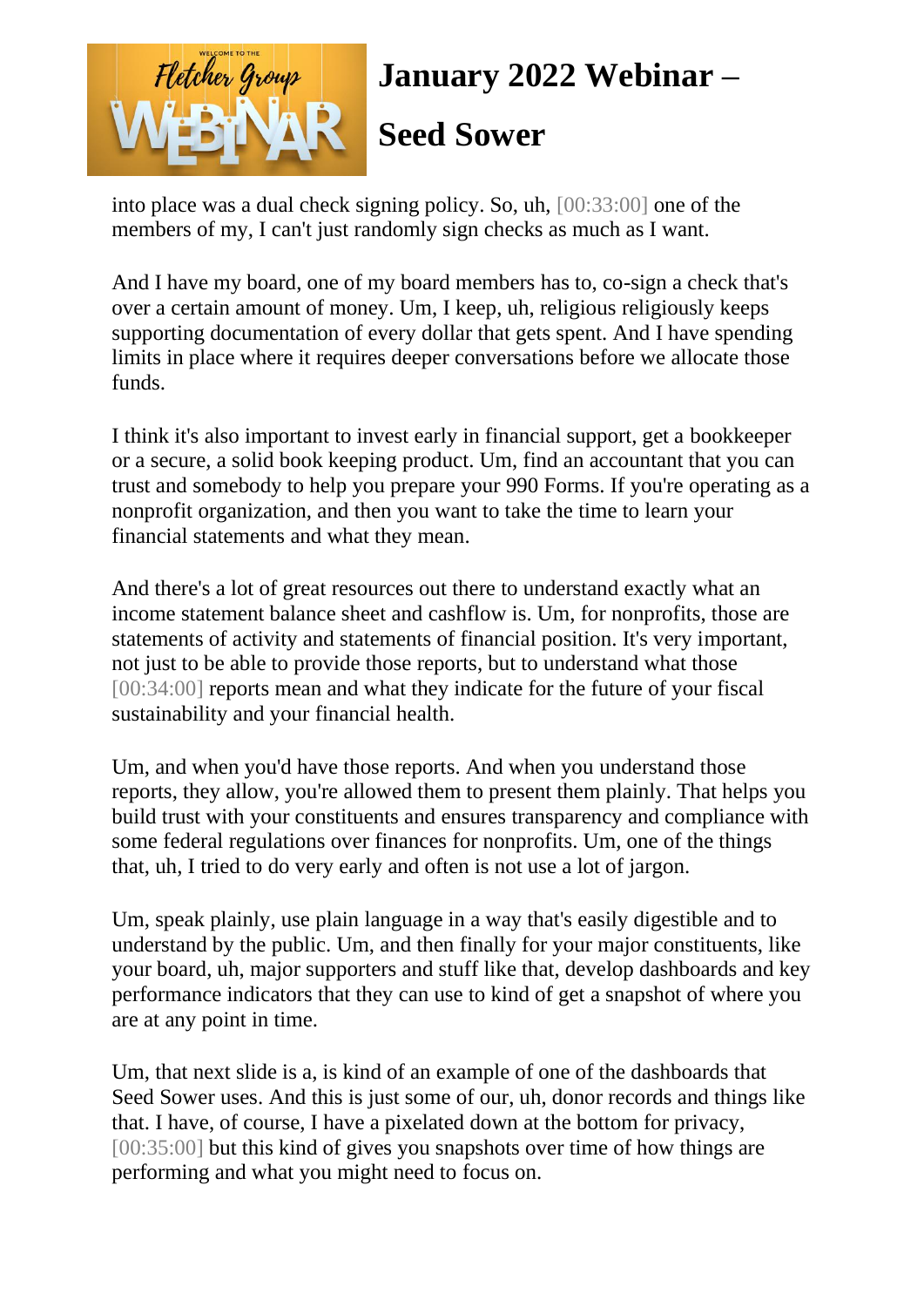

#### **Seed Sower**

So you've got your mission and your filtered plan. You've got your operations and your facilities, and you've secured some funding and you're off and running. Here I think it's a good idea to periodically evaluate how your program is working from a sustainability perspective and how you need to integrate those results into your planning for the next year.

And the next several years. Um, this tool, the, the, um, this tool is something that I've used for a while, just to kind of periodically take a snapshot of where we are and, and identify if there are any blind spots it's called the Program Sustainability Assessment Tool, and it's free. Um, it doesn't go very deep into your operations, but it's enough to identify if there's areas you need to look more closely at without having to spend too much time.

This is something I typically run every quarter. Um, just to see where we are, you might find it useful as well. [00:36:00] Next, I want to talk about the power of partnership. And really partnerships could, and probably even should be the first section of this presentation. There's no sugar coating in my opinion. Your program might be evidence-based and well-designed, but without partnerships and community stakeholders, you'll likely be very frustrated with your progress as well as your programmatic effectiveness.

This is why um, at Seed Sower, we passionately advocate for the concept of that recovery ecosystem. You'll see a lot about that on Fletcher's website, um, individual recovery. So your residents and your clients, their recovery happens in community within their programs. Uh, the same is true in my opinion, for communities and for recovery organizations. As you'll see on the next slide, the concept of a recovery ecosystem is a complex linkage of multiple sectors, including, but not limited to recovery communities, peer support, health and human services, faith communities, criminal justice organizations, public safety, housing, transportation, education, and [00:37:00] employers.

The goal of the recovery ecosystem is to help individuals in recovery access to support services and training that they need to maintain recovery and successfully obtain sustainable and meaningful employment, but also provides for a scaffolding of support that, um, within your communities that promote collaboration and integration and coordination of services across multiple domains.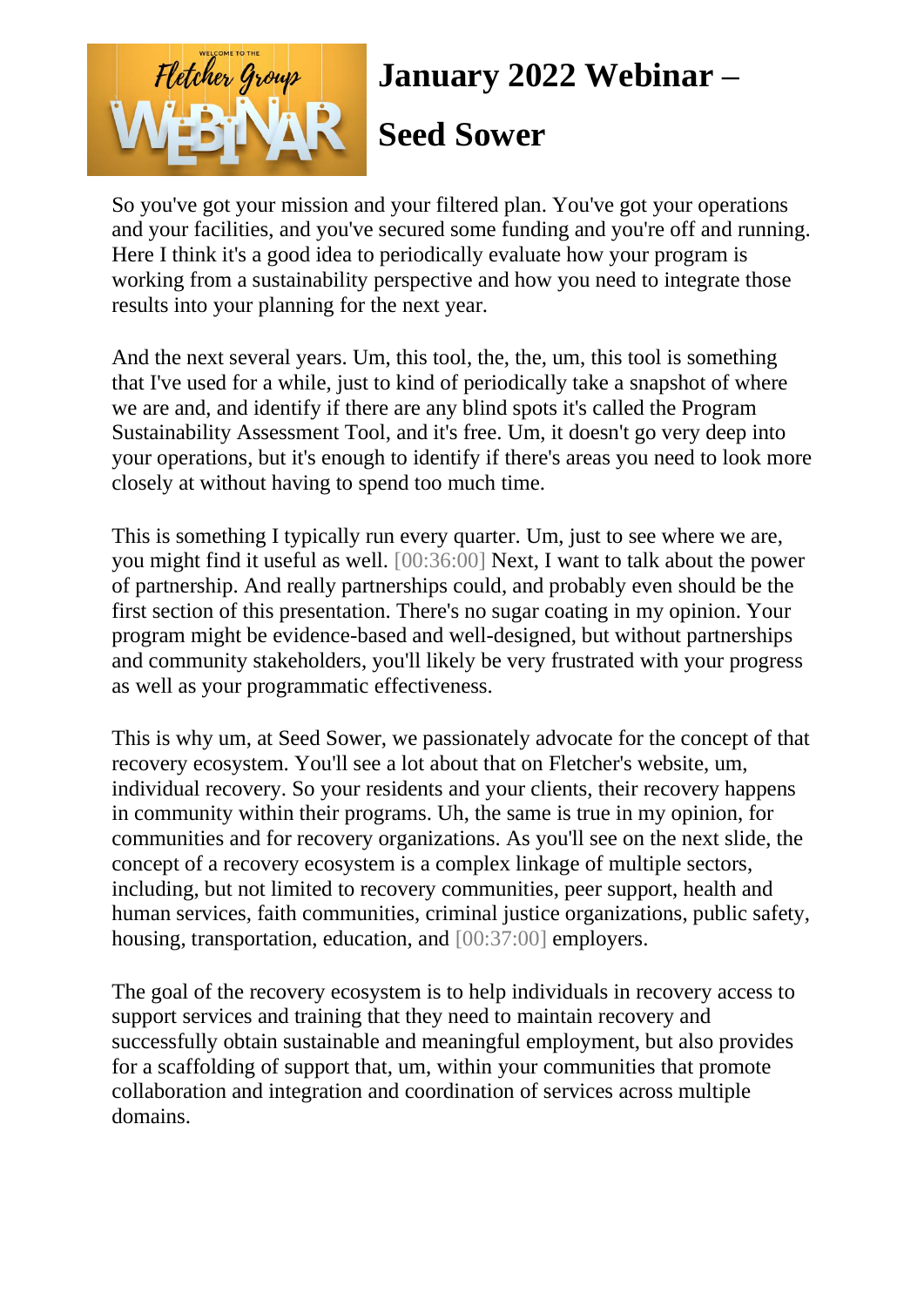

Uh, this, in my opinion, adds multiple layers of support, not just for your residents, um, but it also adds layers of support and collaboration for your company, which is an invaluable asset. And if you can get some of these key pillars and these silos coordinated and working together, it makes for such a, uh, a more streamlined and seamless transition throughout the stages of their recovery journey so that your residents or your clients are more prepared to reenter society

at the other side of that. Um, for us, our recovery ecosystem, main partner is a, uh, a cafe and bakery in the area. Uh, that's [00:38:00] called Fruits of Labor. Uh, wherever they have a cafe, we come behind them and set up housing. So we've got gainful employment, training and certification programs, alongside housing, transportation, and recovery support. And where those are co located and coordinated,

it really makes for an effective programmatic plan. So here's why I think there are key. Effectiveness is number one, you can't be all things to all people. Uh, when next slide, please, you have to focus on your expertise and coordinate the expertise of others for your clients. This makes you more effective.

Um, effective partnerships mean that your client has access to a broad and diverse array of supports and resources for more whole person approach. It adds credibility. Uh, organizations aren't just going to blindly throw their support behind you. If you have their buy-in, it's for a good reason. And then partnerships mean connections. Connections mean bridges into your communities, and those are invaluable.

Uh, the next is collaboration with external stakeholders. Uh, [00:39:00] this opens up new avenues for your development and education, through their resources and for their development, through your resources. So very mutual organization. And that allows you to increase your reportable outcomes. And finally, nothing says I can totally do this to your grant funders like effective partnerships and their support and grant applications.

Seed Sower has been very fortunate to receive a number of federal and state grants that we would not have received were those grant applications not really undergirded and strengthened by the strength of the partnerships that we've created, including with people like the Fletcher Group and, and some more state-based organizations here locally.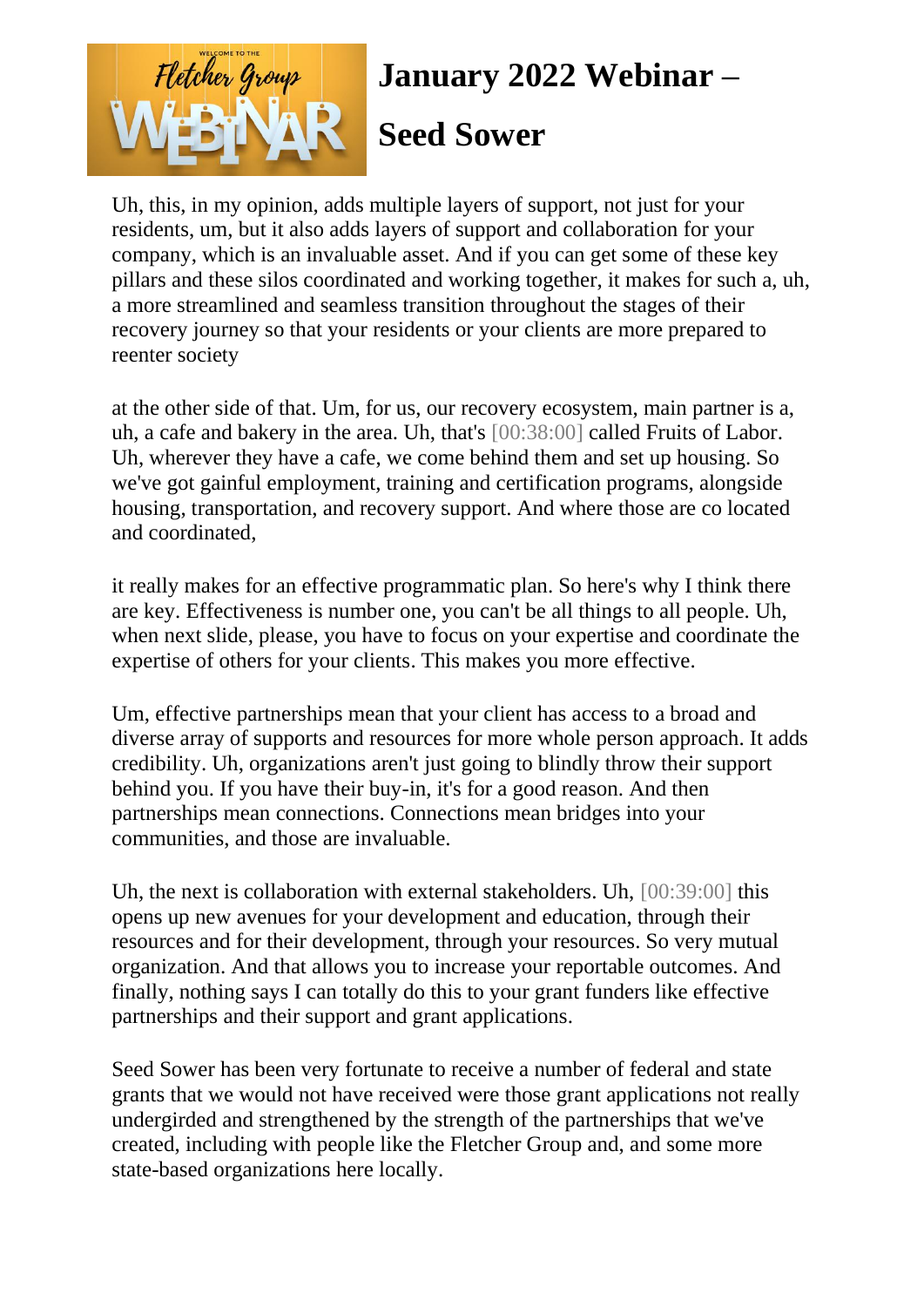

So to have partnerships, you have to attract partnerships and that's where your messaging comes in. Here's a few questions to ask. How are you engaging your stakeholders? How are you conducting your outreach and engagement, your fundraising and how are you prioritizing those relationships and why do those matter?

Some people, like I said earlier, thought I was crazy in the beginning, but one of the earliest [00:40:00] things we did at Seed Sower was to engage in an effective marketing partner. And, uh, in the recovery space, most operators have great ideas and a deep passion and commitment. Um, the trick is then to have an effective bridge from that passion and commitment to others.

And that's where your effective messaging comes in. It helps you to pay the bills. Um, Advocate and educate, uh, recruit supporters and partners, which is an area where you can discover you may be able to contribute as a partner to others as well. And finally, through these bridges and collaborations and partnerships, you're more equipped both financially and programmatically to successfully meet your organizational objectives.

And I really can't stress. I'm not going to get too deep into each of these bullet points, but I really can't stress enough how important developing these relationships and these partnerships are going to be not just for the revitalization of the individuals in your programs, but for the overall health and restoration of the communities that you live in.

[00:41:00] Um, there are a lot of talented, uh, message crafters out there. I suggest see if you can find someone to help you get yours rolling. So the last section you, you have your location, your facility, you've designed your mission of program, found some funding. The last thing I want to discuss now that you've done those is how to be focused, but flexible in your mission, implementation.

And that's where I want to get one of the most, in my opinion, difficult concepts to keep in front of us. We've all likely heard of mission creep. If you'll go to the next slide, please. But I think it deserves its own conversation because how dangerous is it to your program? So what is it? Mission creep is a gradual broadening of the original objectives of a mission of an organization leading to the dilution of its effectiveness.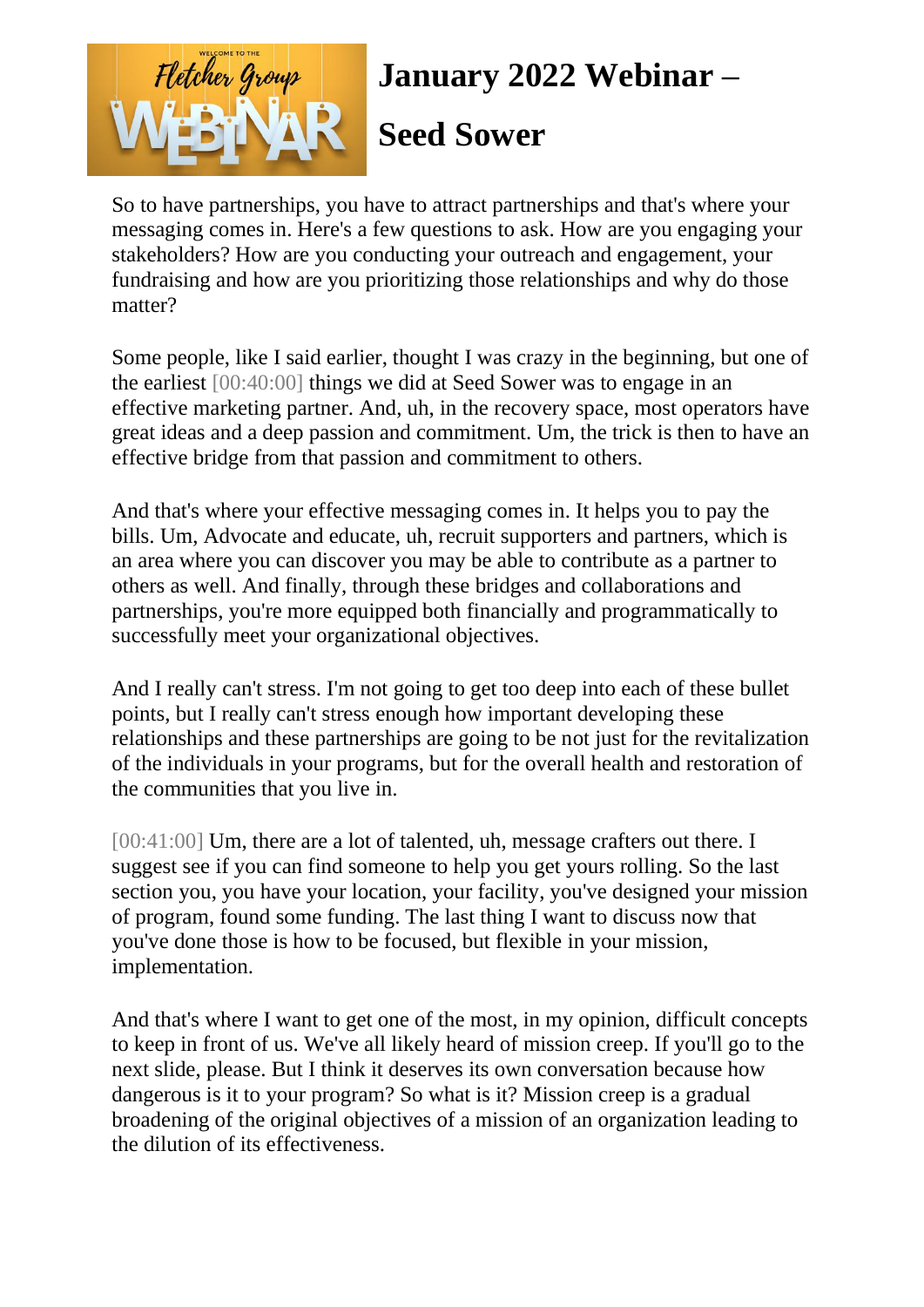

Um, There's a difference between mission creep and strategic decision-making. Um, strategic decision-making changes the mission, maybe like mission creep, but appropriately so. And one of the chief examples I like to use for, uh, an [00:42:00] example of strategic decision-making and not mission creep is the March of Dimes.

The March of Dimes was originally founded to combat polo, and then we eradicated polio. So the March of Dimes is faced with, um, some pretty key decisions. They either go out of business or they take those resources and apply it in a new direction. So they started focusing on moms and babies. That's a strategic pivot.

That's an appropriate decision based on changing realities. That's not mission creep. Um, mission creep would be if March of Dimes is trying to eradicate polio and same time, they started go work on homelessness. Um, they stretch the resources. It dilutes them and read effects, redirect your purpose. Uh, and then your mission becomes too complex.

I know that, uh, for Seed Sower, uh, specifically it, there are some opportunities that came for us. We want to help everybody. We want to extend our resources into homelessness, or I want to support veterans. I want to support other groups that are on the periphery of the substance use epidemic. [00:43:00] Um, but to commit to those means I have to, in some degree, de-commit from something that I'm already supporting and you have to be very judicious in that decision,

um, decision-making. So that's, and we talked them a little bit about this earlier, where you don't want to chase your funding, chase your beneficiaries, or chase support. Uh, you chase your mission. And if you're doing those effectively, the funding beneficiaries and support will come on. Um, and as a reminder to keep yourself protected from mission creep. Focus on that mission statement as a decision filter. Be comfortable saying no. Have a process for your decisionmaking. Focus on the beneficiaries of your program. And revisit and reevaluate your mission periodically.

Some final thoughts on that. Stay focused on the mission, but flexible in the execution. It's always going to take longer than you think. It's always going to cost more than you think. Keep an open mind to alternatives. Don't suffer from what I call TWWADI syndrome, "the way we've [00:44:00] always done it". Um, don't be afraid to innovate. Have a hairy audacious ideas.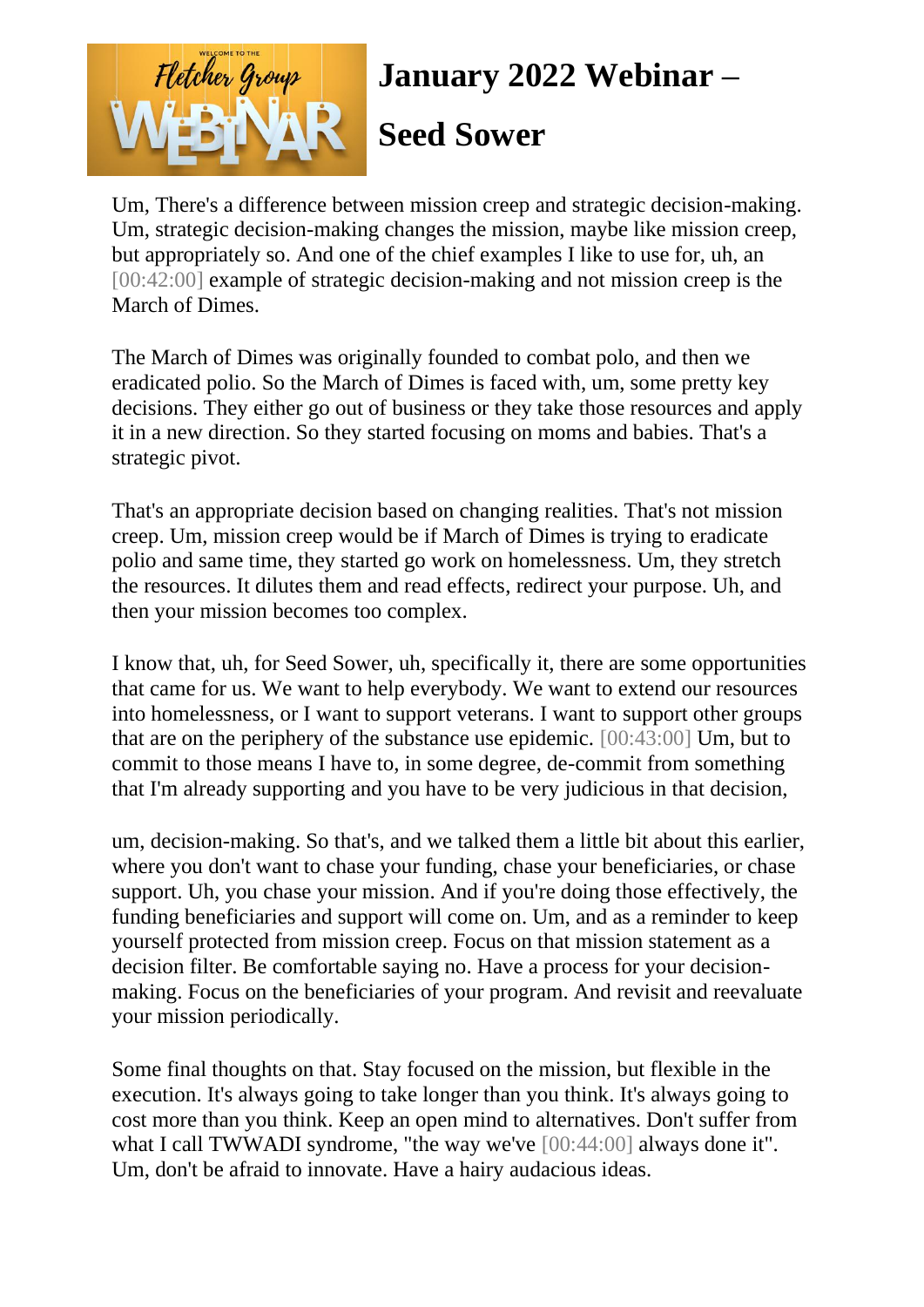

I call them think big. Um, you're more competent than you think, and your resources are more available than you might realize. And then update your evidence-basis is periodically to make sure that you're keeping up to date with the latest science. One of my favorite quotes ever, uh, Dwight D, "In preparing for battle, I've always found that plans are useless, but planning is indispensable."

And I strongly support that statement. The process of planning can oftentimes be just as beneficial to the success of your program as the result. And with that, I will say, thank you very much for joining me today. I hope it was informative, provided some good ideas that you can use in your own facilities.

And if we'll advance to the next slide, you'll see our information is listed. Um, my email and phone number. If you'd like to reach out and have some conversations, uh, I'm happy to, to engage with anyone who's interested in talking. Thank you very much. And, uh, I hope you all have a wonderful day.

[00:44:59] **Karen Coburn:** Oh, not [00:45:00] yet Jay. You've got to stay around for just a second. We're going to answer questions. (Laughter)

[00:45:06] **Jay Phillips:** I know

[00:45:07] **Karen Coburn:** Don't try to scootch out. Thank you so much Jay. This was some great information. Um, really appreciate it. Uh, we have a couple of questions, so if you're ready?

[00:45:19] **Jay Phillips:** I am ready.

[00:45:20] **Karen Coburn:** All right. Um, so you spoke about the importance of a mission statement, but what about a vision statement? Is that useful for a recovery house?

[00:45:30] **Jay Phillips:** Uh, yeah, because your, your mission statement is going to be, um, Uh, what you're, who you're going to serve, how you're going to serve them and how you're going to get there. But the vision statement is what you want that end result to be at the end of the, not the end of the journey, but at the end of the day, what do you want to create in your area as a result of your efforts?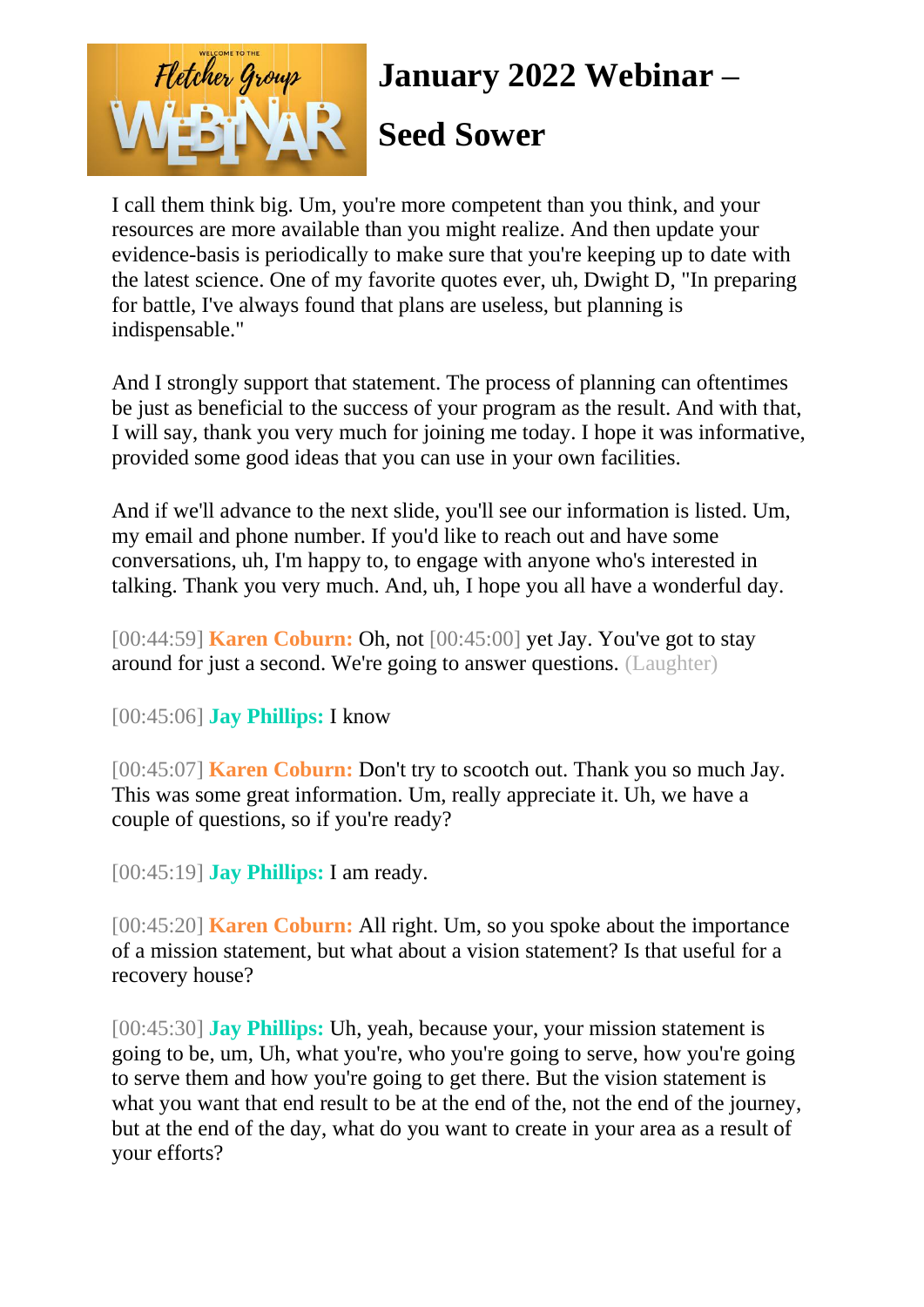

#### **Seed Sower**

And I think having a, uh, an eye towards that strategic long-term goal is very important. And so your vision, I think, is, is another crucial component, but, uh, everything springs out of the mission statement, in [00:46:00] my opinion.

[00:46:00] **Karen Coburn:** Okay. Thank you. Um, and if anybody has questions, please go ahead and put them in the question and answer, the Q and A box.

Uh, I have a couple more here. Uh, you stated you're several miles away, so you're kind of, you're very rural. Um, so you're a bit away from anything nearby. Uh, so how do you ensure that you have, are, have access to needed resources?

[00:46:24] **Jay Phillips:** Well, um, one of the key notes of our mission statement since we are rural is that transportation component.

So we've tried to invest early in adequate transportation resources that we can get. We don't have a bus line or a train line or Uber drivers or a taxi out here. So we had to make sure that we were able to coordinate transportation for all of our residents, to all of their appointments. In fact, my whole staff right now is in different vehicles, going to different places with different residents to make sure that their needs are met.

[00:46:55] **Karen Coburn:** That's great. Uh, how about, uh, consideration of women and kids? That's [00:47:00] another question here. Uh, have you considered working with women with children? Why or why not? And also what do you do when someone relapses and they have to exit your facility?

[00:47:11] **Jay Phillips:** Um, so it's, it's interesting that both of those are brought up because we actually are, are piloting two new directions that we're going this year.

One of them is a program for women with children in the county, north of us in Fayette county. Uh, we're hoping to have that, uh, for pregnant and parenting women up to the age of two, I'm hoping sometime in August or September, we're in that process now. As for people who experienced a recurrence, um, you know, obviously you have to put the health and safety of your residents as a whole and your other residents in that home first.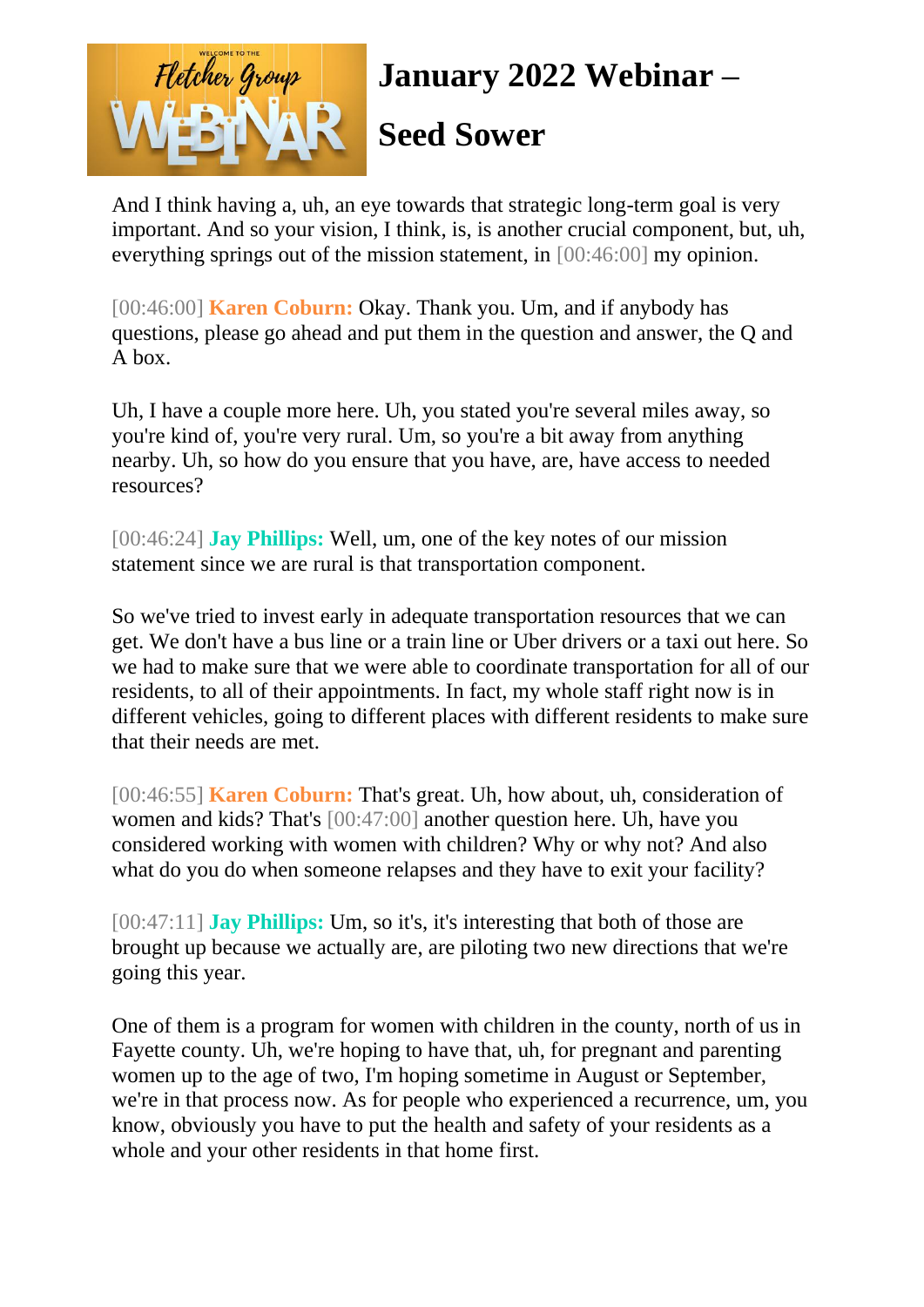

And so we. You can't have them stay in the residence in most cases, but, um, you also often find that there's very few resources for them to go to. You don't want to just want to put them out in the street. One of the things that we're looking at developing is, uh, what we're calling a respite center, which would be [00:48:00] a set aside wing just for people who have experienced a recurrence so that you still have them actively and positively engaged in your programming without having to send them to, uh, outside withdrawal management or, or a hospital or something like that.

Or God forbid back into the neighborhood that they were struggling in, in the first place.

[00:48:19] **Karen Coburn:** Right. Um, so what, what would be the best way to find out about local foundations and civic organizations, uh, and, and really those partnerships, what potentially can they offer a recovery house?

[00:48:34] **Jay Phillips:** Well, uh, for us, uh, I think you're Chamber of Commerce's are a good place to start, but there's a lot of organizational listings there that you may not have otherwise have known about.

Um, I'm also a big, I find a lot of resources through GrantStation.com. Um, GrantStation, it's a paid resource, but to me it's worth it, uh, because your local, municipal, uh, state and federal grants, all of that's kind of a clearing house for all of that. Uh, and, and so [00:49:00] the local foundations that we have discovered we found through GrantStation, um, the, the greater Kanawha Valley Foundation, the Hallowell-Dawkins Foundation here in Greenbrier county, the James F.B. Peyton Fund, all of those smaller foundations we found through those, those clearing house sites.

[00:49:16] **Karen Coburn:** Okay. And you said that was a pay site?

[00:49:21] **Jay Phillips:** Yeah. GrantStation.com I think is a paid site, but in my opinion, it's worth the fee and I'm not getting a kickback from them, so,

[00:49:28] **Karen Coburn:** OK. (Laughter) , that's good to know. Um, did you have any local opposition or any of the, not in my backyard, the NIMBY stuff any issues of like that when you were starting the house?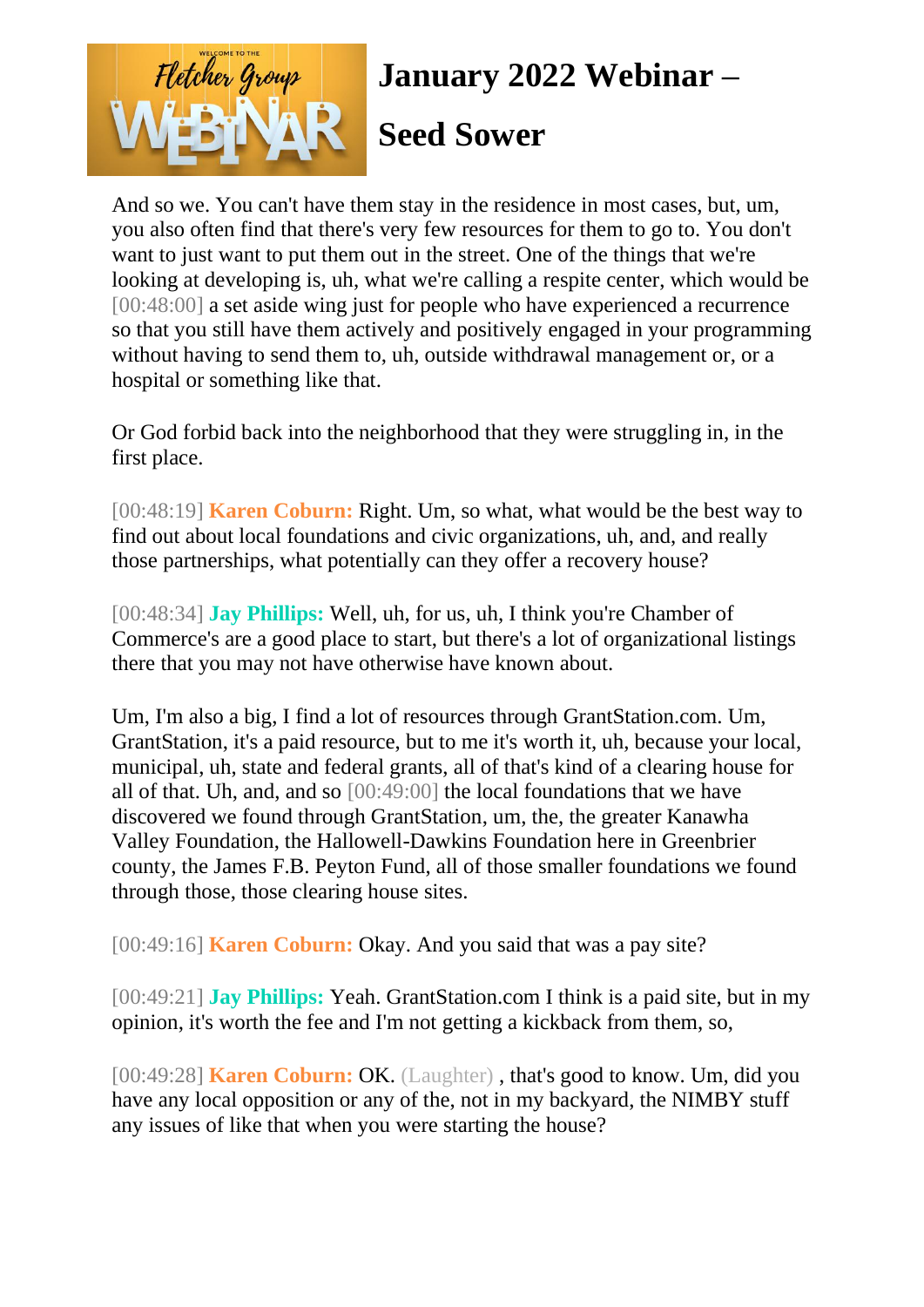

#### **Seed Sower**

[00:49:42] **Jay Phillips:** Uh, we did actually, and we had a little bit of NIMBY syndrome because you know where we are, we are rural and we have, where we live is mostly a long established, generational little farming communities who have not really had to deal with the more [00:50:00] suburban and urban concentrated issues of substance abuse.

I mean, in West Virginia, it's pervasive everywhere. You're not going to see it anywhere. I mean, there's nowhere you can go and not see it. But recovery programs specifically in the rural areas are not common. And so it does take a lot of, you know, knocking on doors, introducing yourself, good neighbor policies are crucial in that respect.

We have a robust, good neighbor policy that outlines how we engage with our neighbors, but so far, um, we were able to overcome that, uh, through positive communication and consistent communication so that they never had to wonder what was going on.

[00:50:37] **Karen Coburn:** Alright, thank you. Um, another question here, how do you mitigate crippling liability costs that are often associated with human service

[00:50:47] **Jay Phillips:** with human service?

Is that the question how to with crippling liability, positive human services?

[00:50:58] **Karen Coburn:** I think earlier [00:51:00] she mentioned specifically around transportation.

[00:51:03] **Jay Phillips:** Oh, I see. Yeah. So as a nonprofit, when you buy a vehicle, those insurance costs can be high. Um, but I think one of the things that I prioritize when you find some operating funding, I'll always earmark some of my grants to cover some of that overhead.

And insurance is a big cost. I think our insurance liability is somewhere in the neighborhood of \$16,000 a year. Which I mean for larger organizations is, or is it, there's not a lot, but for someone smaller or midsize like us, it can make a big debt. So I always keep those larger, um, operational price tags in the back of my mind when I'm seeking grant funding. Uh, or, uh, any kind of operating funding, which sometimes they're hard to find, but very helpful.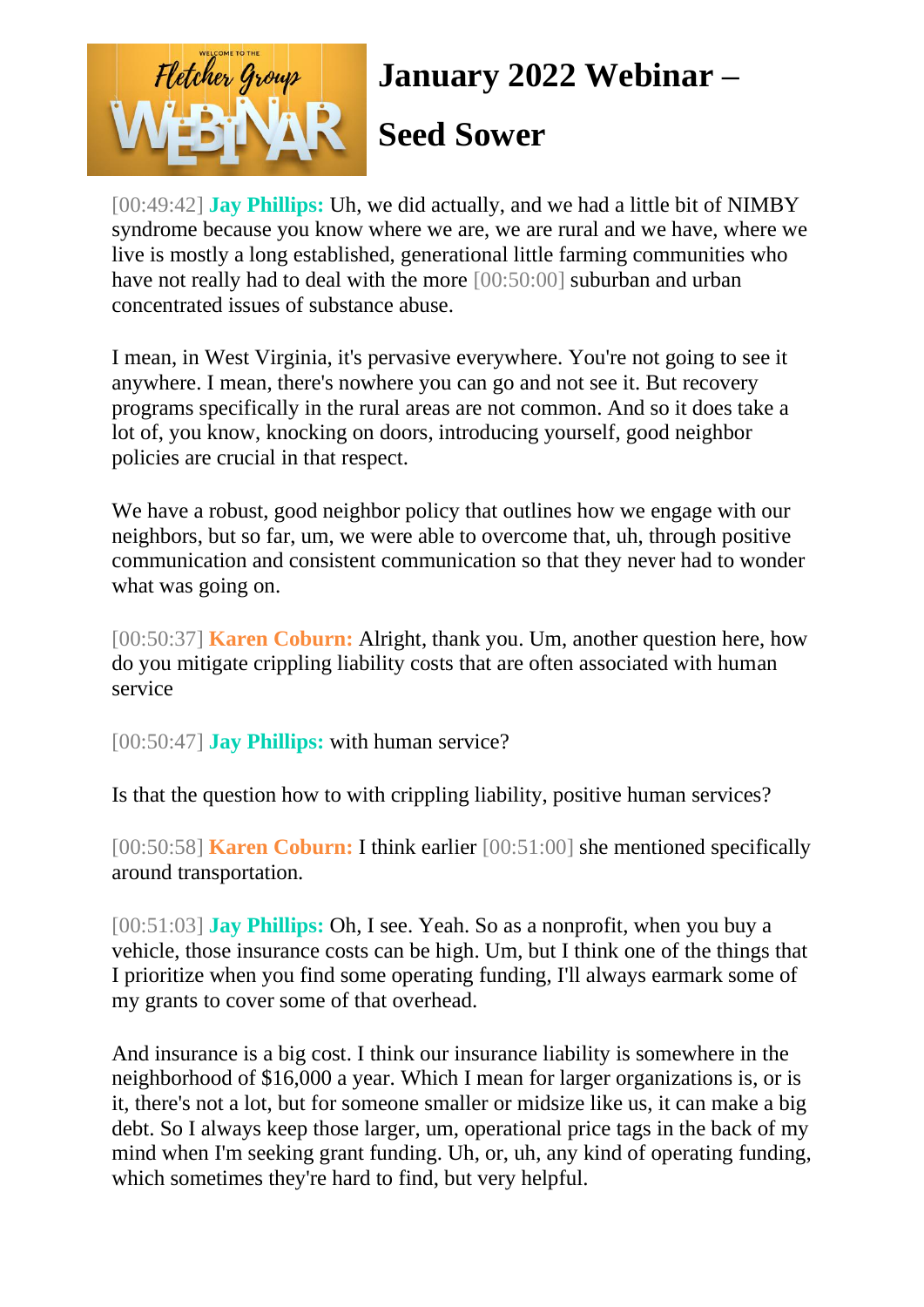

#### **Seed Sower**

[00:51:50] **Karen Coburn:** Um, how was that legislation defining a recovery residence as a single family residence conceived and introduced? Were local operators instrumental in supporting [00:52:00] that?

[00:52:00] **Jay Phillips:** Um, I know that there was a lot of advocacy on the part of local operators, uh, and, uh, the West Virginia Alliance of Recovery Residences, I think had a big say in that as well. But basically it stipulated a couple of things.

It's stipulated that recovery residents had to be certified by the West Virginia Alliance of Recovery Residences in order to qualify for state funding, but it also clarified what a recovery residence was and was not for the purposes of coding because it is, it is so cost prohibitive to treat a recovery house with limited funding as a commercial entity, particularly in a rural setting because that's so expensive.

So they were basically treating our residents the way we treat our residents and that's members of a family living in the same house. So it doesn't apply though to like, if you bought a dollar general and converted it into recovery homes, and that would not exempt you because that's not a structure that could be considered a single or double family residence.

Um, but I do know that there [00:53:00] was a pretty good groundswell of support for that from both organizations and individual advocates in this region.

[00:53:10] **Karen Coburn:** Okay. And you said, um, West Virginia's, um, NARR affiliate was instrumental in that as well?

[00:53:18] **Jay Phillips:** Uh, yes, because they were part of the subject of the legislation. So it required that you be, um, certified by WVARR, uh, in order to be eligible to receive state funding.

And so there's a lot of organizations in West Virginia right now, uh, really working that process. I know WVARR's got just a flood of applications because 9-30-21 was the deadline for that certification to be complete.

[00:53:42] **Karen Coburn:** So they've been hopping.

[00:53:44] **Jay Phillips:** They've been hopping. They've been busy.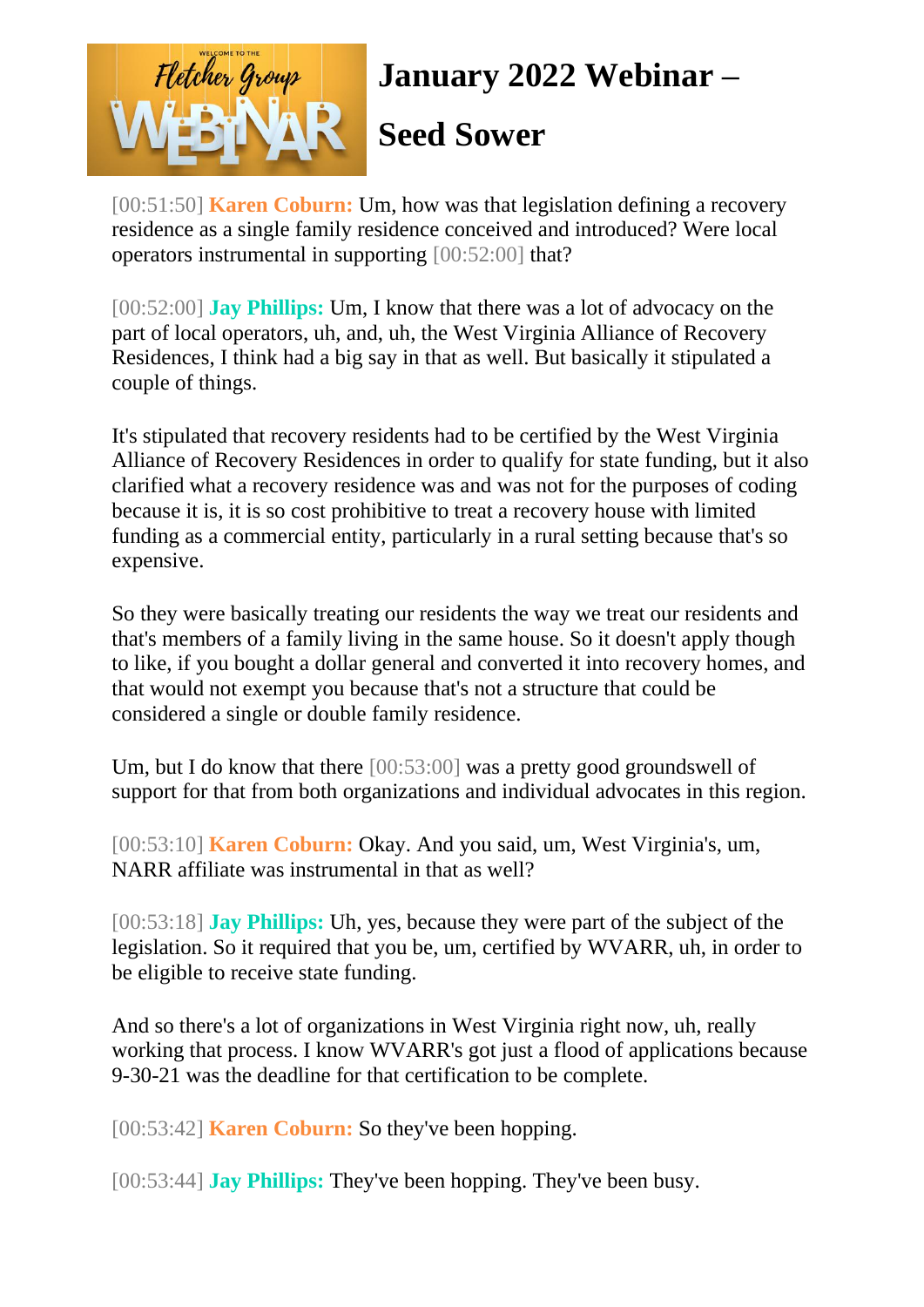

#### **Seed Sower**

[00:53:47] **Karen Coburn:** So, so this ties into to that somewhat. So if someone's never had contact with their legislators, can you offer some suggestions on how to build those relationships and [00:54:00] you know, the importance of them?

[00:54:02] **Jay Phillips:** Well, I think whether it's a legislator, whether it's your state Senator, or state delegate, or if it's your federal representatives in the state or the house, um, be bold and not timid in reaching out to them. Knock on their doors, give them a call, invite them to your open houses. Yeah, it may start. You can always reach out to their legislative aid.

That's, uh, that was a big step for us and getting in contact with one of our Congress people, uh, Carol Miller in our district. We, um, contacted her through her legislative assistant and her legislative assistant met with us at first. And then finally, you know, Congresswoman Miller did come out to our facility to take a look, well to a neighboring facility.

But, um, I think just be bold. Don't be afraid to ask the big questions and don't be afraid to, to, to just reach out to them directly. Um, the squeaky wheel gets the grease.

[00:54:54] **Karen Coburn:** They can't tell you no, if you've never asked them the question, righ?

[00:54:57] **Jay Phillips:** Uh, I'm very fond of saying, make them tell you no. [00:55:00]

[00:55:02] **Karen Coburn:** Um, so, and really along the same line, you have to do the same thing with the local officials, right?

[00:55:08] **Jay Phillips:** Absolutely. And this one, and I wish I had thought to put this in the presentation earlier, but one of the good things that I think you can do is get with your city councils. Get in front of your city councils and get their buy-in, show them what your program is. Let them ask questions, let them develop a comfort level with the program that you're wanting to bring into their home because it's their home.

It's not yours if you're, if you don't live there, obviously. Um, so get in front of those city councils, you know, get in contact with the mayor's office and ask if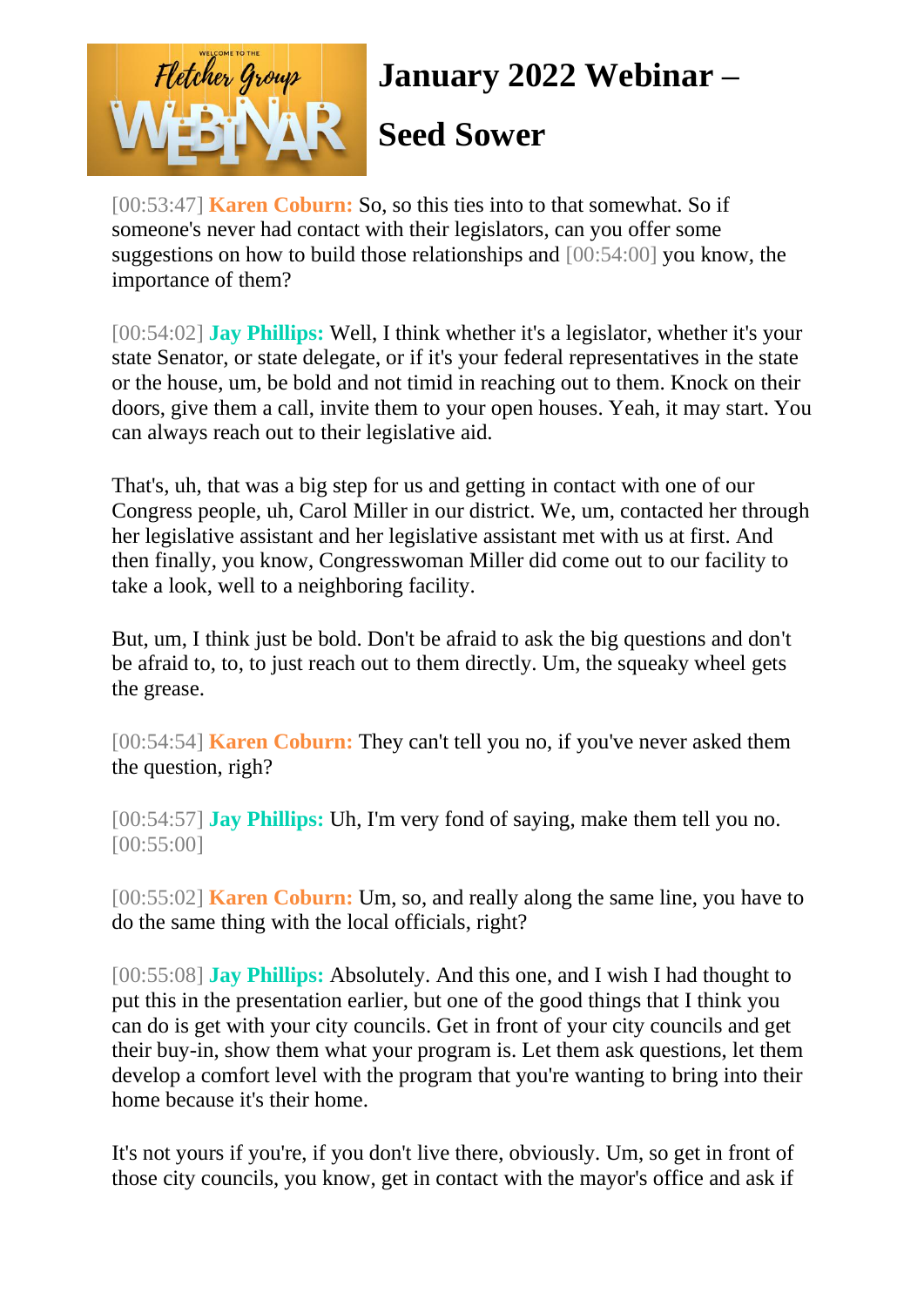

#### **Seed Sower**

you can present at a city council meeting and get their buy-in. Because if you have that buy-in and you get the municipal buy-in, then it's a little bit easier for some of those community members to follow along.

[00:55:49] **Karen Coburn:** And that would help with the NIMBY as well, right?

[00:55:51] **Jay Phillips:** Definitely helped. So the, the, I think that one of the death knells, um, that can happen to you and you can fall [00:56:00] victim to NIMBY syndrome is to, to kind of rush in and throw a house together. And all of a sudden people are asking questions while you're open.

So be open, honest, and transparent in the beginning. Let them know you're acting with integrity and with good faith. And then also remind people that, um, the recovery community is the only community where you can guarantee that there's no drugs and alcohol present. It's a safe place to be, uh, filled with people who are twice as likely than the general population to contribute to the betterment or the future.

[00:56:30] **Karen Coburn:** Thanks, Jay. Um, what about, uh, the vouchers you mentioned, uh, you're not utilizing the vouchers. Um, what's the point of building the relationship with the local and state housing authorities then? How, how can they help?

[00:56:43] **Jay Phillips:** Well, it's not just about vouchers too. So there's, there's some HUD programs that are, that are different than just your place-based or person-based vouchers.

Um, there are grant programs, forgivable loan products that are available through the housing agencies. Um, but there's also, uh, like that Mountaineer Rental [00:57:00] Assistance Program that I talked about that'll help your residents pay the program fees. Um, so it's important. And especially like, if you're like, at Seed Sower we have an eye towards some larger scale projects down the road.

Um, we want to develop those relationships now so that when it comes time to answer and ask those difficult questions about how do we put this together we have resources instead of just relying on a Google search.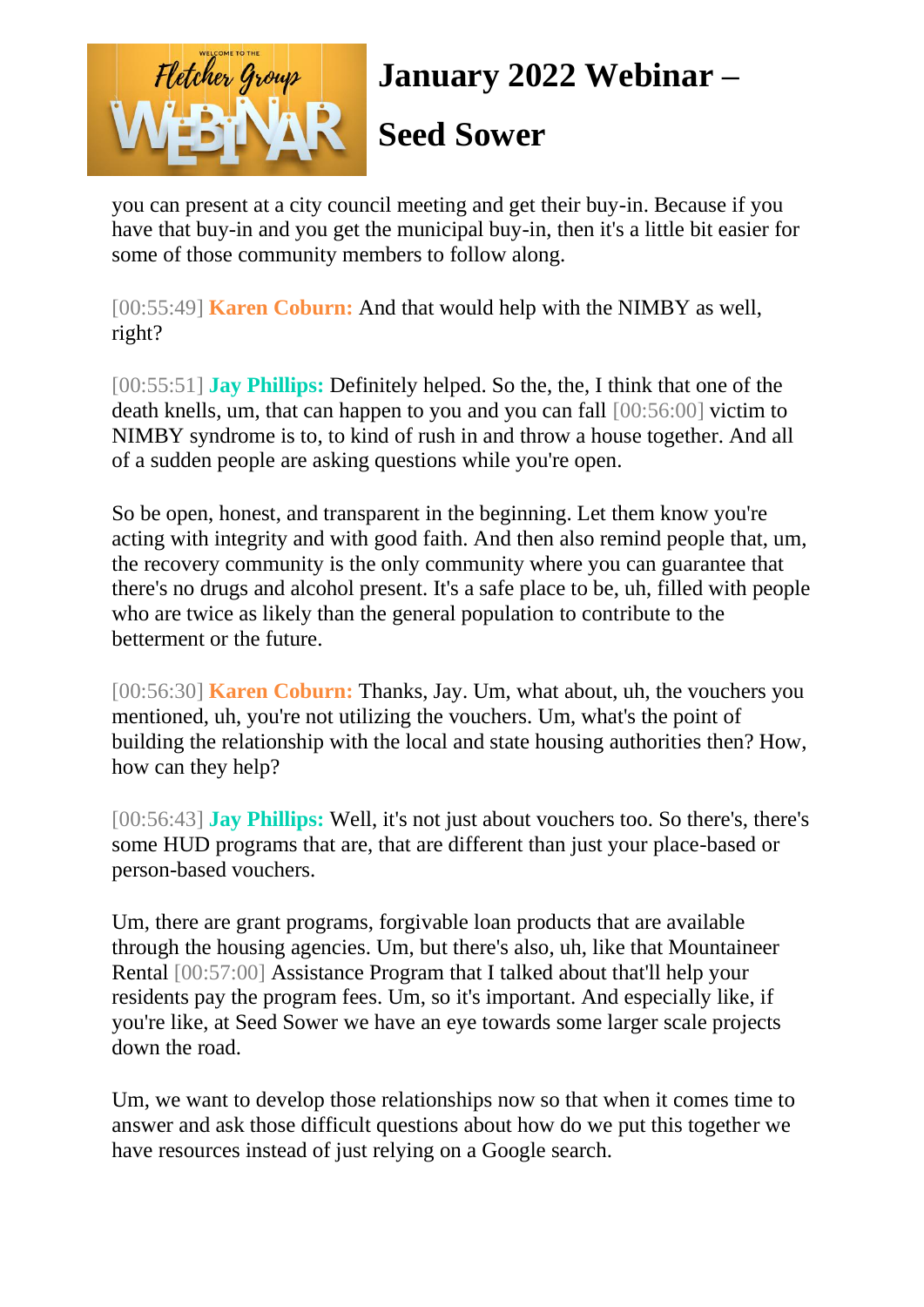

Did that answer your question on that one?

[00:57:28] **Karen Coburn:** I think so that makes sense to me.

[00:57:30] **Jay Phillips:** Because we're not specifically set up our, our programming is less than a year for the two programs that we're building. And so we're not eligible for HUD funding, but as we grow that HUD funding is going to come into place. But there are other programs within the housing agencies, both at the state and federal level that you can utilize, you know, no matter how long your program is.

[00:57:50] **Karen Coburn:** Okay. Thank you. Um, how do you track your outcomes and, and why, why is it so important to you? [00:58:00]

[00:58:00] **Jay Phillips:** One of the best things that you can do to demonstrate to the public that it was worth placing their faith in you is to show them how effectively you're telling, you're doing what you told them you were going to do.

And so, um, I am well personally, I'm a big data nerd, so I like to collect as much data as I possibly can, just so I can evaluate every single aspect of our effectiveness. And that's one of the things I reached out to Fletcher Group for early was I wanted to put together, uh, more or less a research protocol so that we could really dig deep into rural programming and evaluate our effectiveness along the way so that we could make the programming better.

So the answer in the short term is twofold. One. You want to be able to demonstrate to both your funders and to the constituents that you serve, that you're doing what you say you're going to do, and you're doing it well. And two. You want to be able to look internally and identify where your blind spots are, so that you can make changes to your program so that you're serving people better.

[00:58:55] **Karen Coburn:** That's that sounds great. And I know you're, you're passionate about tracking those [00:59:00] outcomes, Jay. Uh, we have about a minute left. Um, uh, there's someone asking if, uh, they can ask how much you're charging on your program fees.